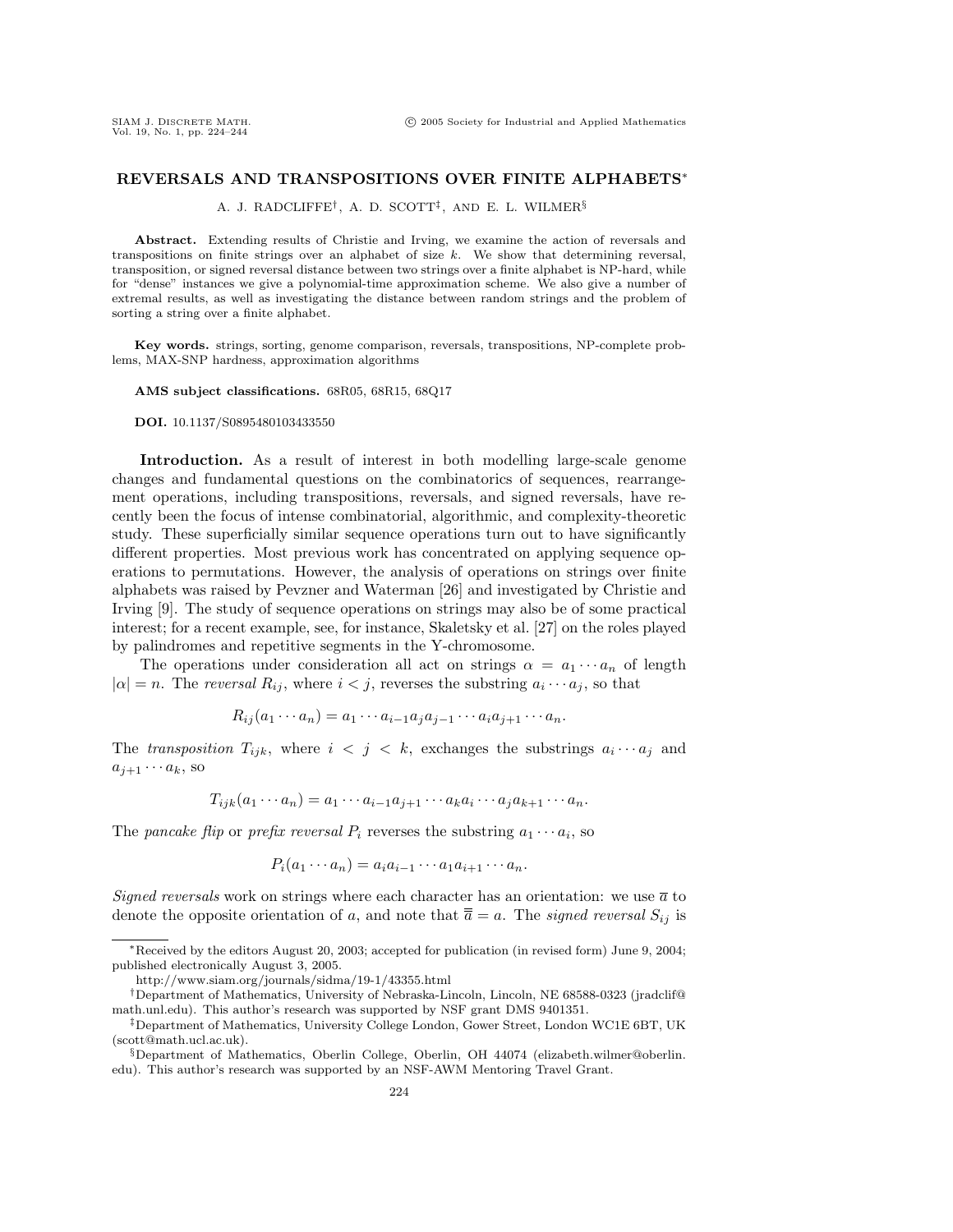$$
S_{ij}(a_1,\ldots,a_n)=a_1\cdots a_{i-1}\overline{a_j}\,\overline{a_{j-1}}\cdots\overline{a_i}a_{j+1}\cdots a_n.
$$

As the collections of reversals, transpositions, and pancake flips each generate the symmetric group  $S_n$  and are closed under taking inverses, they therefore induce metrics  $d_{\text{rev}}$ ,  $d_{\text{tr}}$ ,  $d_{\text{pf}}$  on  $S_n$ , where  $d_X(\alpha, \beta)$  is the minimum length of a sequence of operations of type X transforming  $\alpha$  to  $\beta$ . Signed reversals generate the larger hyperoctahedral group of signed permutations and define a metric  $d_{\overline{rev}}$ . All these metrics can be defined for strings over finite alphabets, provided we restrict ourselves to compatible pairs, namely pairs of strings that have the same number of occurrences of each symbol.

Extremal investigation of sequence operations has concentrated on the diameter of the symmetric (or, for signed reversals, hyperoctahedral) group. Bafna and Pevzner [2] showed that the reversal diameter of  $S_n$  is  $n-1$ , while Meidanis, Walter, and Dias [25] showed that the signed reversal diameter of the group of signed permutations is at most  $n + 1$ . For transpositions, Bafna and Pevzner [3] showed that the diameter lies between  $n/2 + 1$  and  $3n/4$ . Eriksson et al. [10] improved the upper bound to  $\lfloor (2n-2)/3 \rfloor$  for  $n \geq 9$ . For pancake flips, Gates and Papadimitriou [14] showed that the diameter lies between  $17n/16$  and  $(5n + 5)/3$ ; Heydari and Sudborough  $[19]$  improved the lower bound to  $15n/14$ . Christie and Irving  $[9]$  investigated these problems for the set of binary strings: they showed that the maximum reversal and transposition distances between two compatible binary strings of length  $n$  is  $\lfloor n/2 \rfloor$ , and noted that there does not appear to be an easy generalization of these results to strings over alphabets of size  $k > 2$ . In section 1, we prove such a generalization for reversal distance between strings over alphabets of size  $k$ ; furthermore, we determine the diameter of every equivalence class of strings (under the relation of compatibility).

In section 2, we consider the distance between random strings. Two randomly chosen permutations are typically reversal distance  $\Theta(n)$  apart [2]. We show that strings from a k-letter alphabet with fixed fractions of letters of each type are typically at reversal distance  $\Theta(n/\log n)$ . Our arguments extend to any other class of string operations with a bounded number of cutpoints at each step and a linear bound on diameter in the permutation case, such as transpositions or pancake flips.

The complexity of calculating the distance between two permutations depends on the type of operations used. Caprara [7] showed that determining reversal distance is NP-hard, while Berman and Karpinski [6] (see also [22]) showed that the problem is MAX-SNP hard. The signed reversal distance, by contrast, can be found in polynomial time: algorithms were given by Hannenhalli and Pevzner [17], Berman and Hannenhalli [4], and Kaplan, Shamir, and Tarjan [21]. The complexity of finding transposition distance between permutations remains open. For binary strings, Christie and Irving [9] showed that reversal distance remains NP-hard for binary strings, but left open the difficulty of finding transposition distance. In section 3, we show that signed reversal distance and transposition distance are both NP-hard for binary strings (and hence for strings over any finite alphabet). This is the first hardness result for transposition distance; together with the difficulty of signed reversal distance, it suggests that these problems may be harder over finite alphabets.

In section 4, we turn to the problem of approximating the distance between pairs of strings. Karpinski [22] showed that it is NP-hard to approximate the reversal distance between two permutations to within any factor less than 1237/1236. A number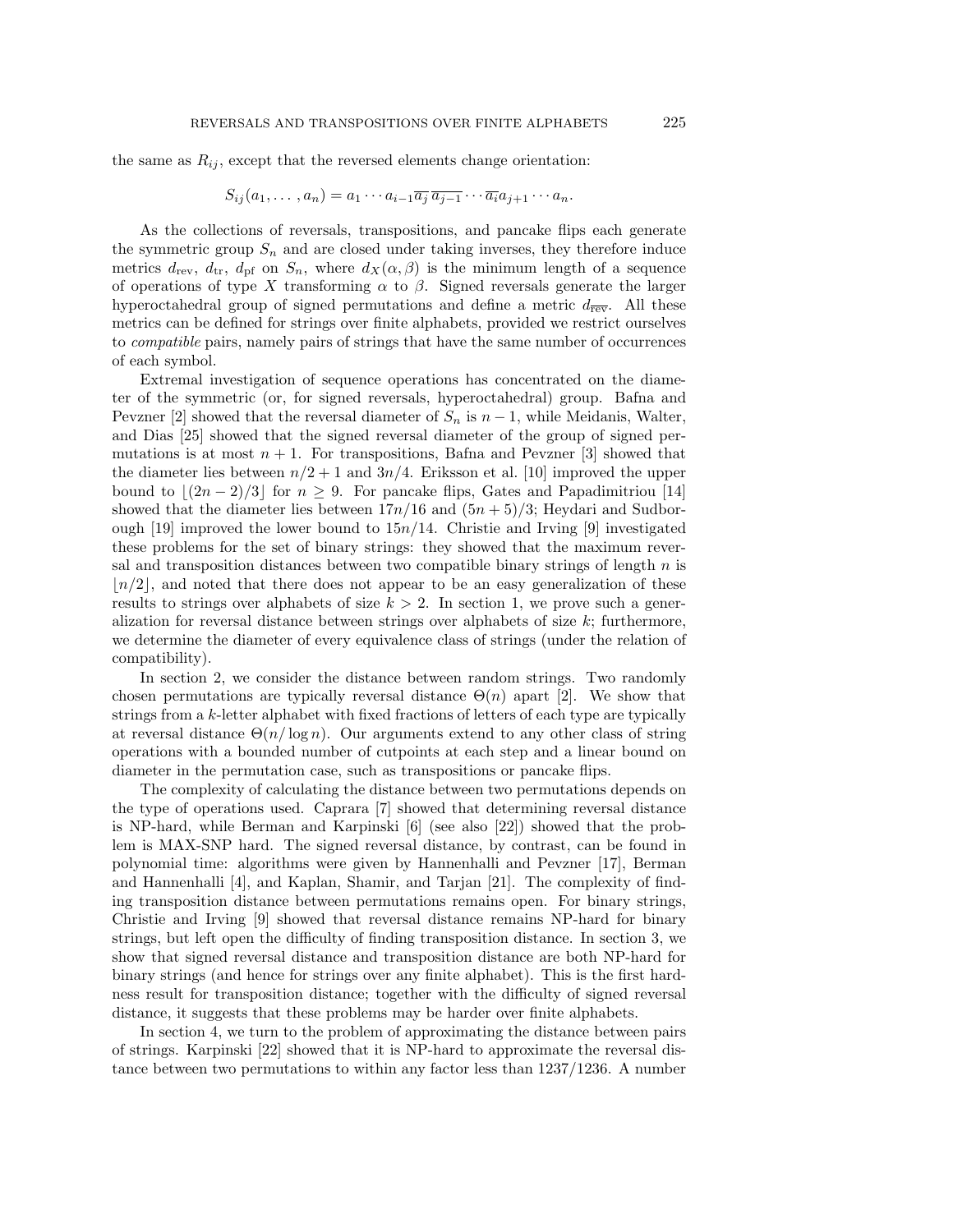of authors have given approximation algorithms: Kececioglu and Sankoff [23] gave a 2 approximation algorithm, Bafna and Pevzner [2] gave a 1.75-approximation algorithm, Christie [8] gave a 1.5-approximation algorithm, and recently, Berman, Hannenhalli, and Karpinski [5] gave a 1.375-approximation algorithm. Bafna and Pevzner [3] have also given a 1.5-approximation algorithm for transposition distance. For strings over a finite alphabet, Pevzner and Waterman [26, Problem 4], raised the problem of finding an approximation algorithm for determining reversal distance. It follows from Karpinski's results [22] and the results of section 2 that it is NP-hard to approximate reversal distance between strings to within any factor better than 1237/1236. However, we show that for *dense* instances (pairs of strings at distance  $\Omega(n)$ ) there is a polynomial-time approximation scheme. Similar results hold for approximating signed reversal, prefix reversal, or transposition distance between two strings, and we conjecture that analogous results should hold for calculating the distance between permutations.

For permutations, a sorting algorithm suffices to determine the distance between an arbitrary pair of strings—just relabel the entries of both so that one string is sorted. For strings over a finite alphabet this equivalence fails, and sorting is strictly a special case of finding distance. In section 5, we show that the number of reversals required to sort a ternary string can be found in polynomial time. We also give some elementary bounds on reversal sorting over an arbitrary finite alphabet; these restrict any instance of sorting to a finite range of values. We conjecture that, for fixed  $k$ , these problems can be solved for  $k$ -ary alphabets in polynomial time.

**Notation.** Our alphabet will generally be the set  $[k] = \{1, 2, \ldots, k\}$ . We consider strings over this alphabet, elements  $\alpha \in [k]^*$ . We write  $|\alpha|$  for the length of a string. We write  $\mathcal{L}(a_1,\ldots,a_k)$  for the set of strings of length n with exactly  $a_i$  occurrences of i for each i. (Note that the set of permutations can be thought of as  $\mathcal{L}(1, 1, \ldots, 1)$ .)

**1. Reversal diameter for finite alphabets.** Our approach to finding the reversal diameter of  $\mathcal{L}(a_1,\ldots,a_k)$  is straightforward: we present an algorithm that turns one element of  $\mathcal{L}(a_1,\ldots,a_k)$  into any other in at most the desired number of reversals, and we also present a pair of elements of  $\mathcal{L}(a_1,\ldots,a_k)$  that are provably at least the desired number of reversals apart. In order to prove the lower bound, we introduce an invariant of strings, tilt, which is linear in a certain sense and which cannot be changed very much by a single reversal. Bafna and Pevzner [2] looked at properties of a difference graph to prove lower bounds on reversal distance between permutations, and Christie and Irving [9] gave algorithmic upper bounds on the reversal distance between pairs of binary strings. However, both the graph we use to compute tilt and the algorithm we give for our upper bound are different from earlier work.

Given a graph G with vertex set  $V \subset \mathbb{Z}^+$  and an edge-weight function  $w : \binom{V}{2} \to$  $\mathbb Z$ , define the *tilt* of G to be

$$
t(G) = \sum_{i \text{ odd, } j \text{ even}} w(\{i, j\}) \varepsilon_{ij}, \quad \text{where } \varepsilon_{ij} = \begin{cases} 1, & i < j, \\ -1, & i > j. \end{cases}
$$

Tilt is linear in the following sense: when  $G$  and  $H$  are weighted graphs on the same vertex set  $G$ , let  $G + H$  denote the weighted graph on V whose edge weight function is the sum of those of  $G$  and  $H$ . Then

$$
t(G+H) = t(G) + t(H).
$$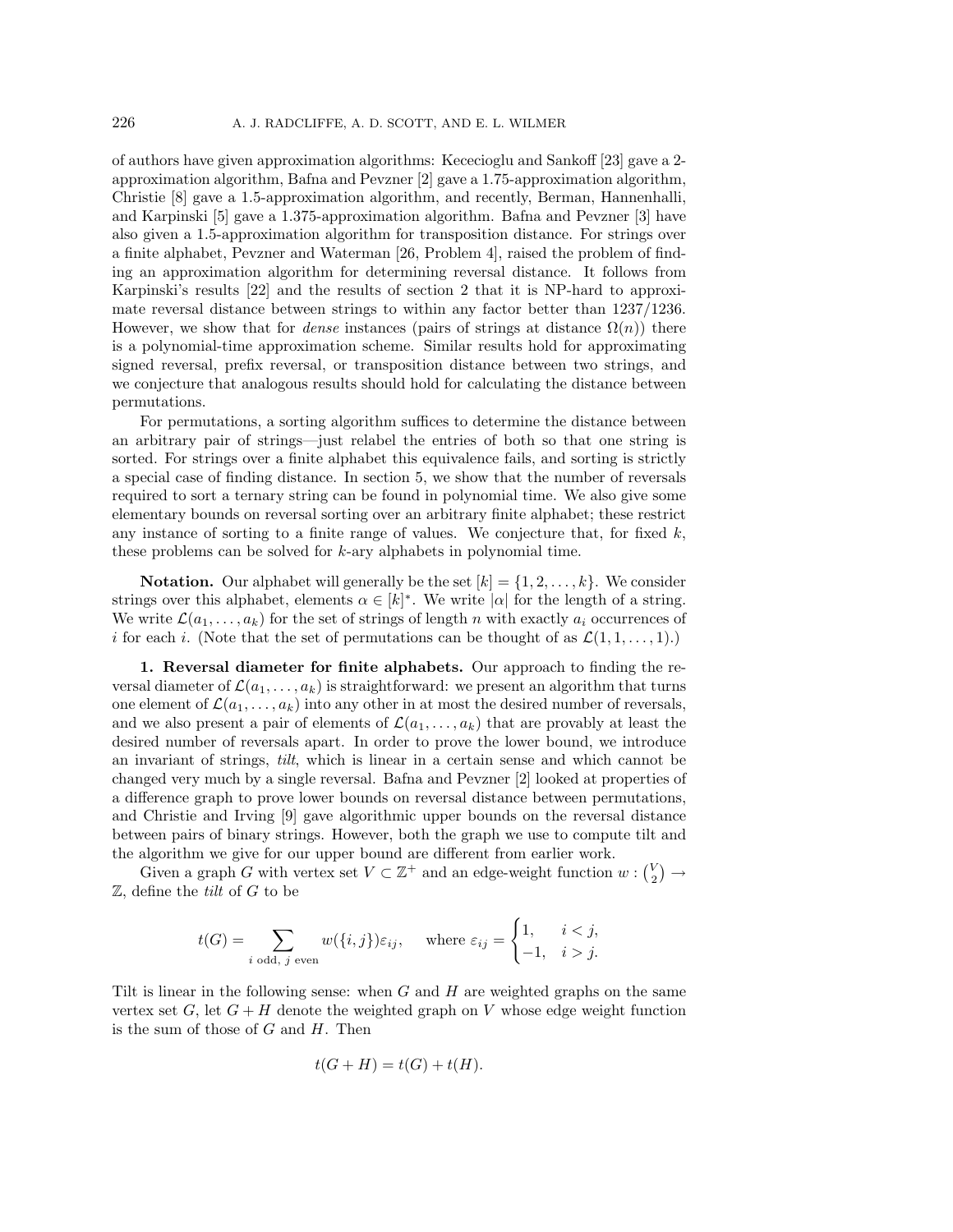

An *alternating square C* on vertices abcd is the weighted graph obtained from the closed walk abcda by giving the edges ab and cd weight 1 and the edges bc and da weight −1 (when the edges are not distinct, the weights are summed; however, we exclude loops).

LEMMA 1. If C is an alternating square, then  $|t(C)| \leq 2$ .

*Proof.* Label  $C$  as shown in Figure 1. We argue by contradiction, first assuming that  $t(C) \leq -3$ ; the other case can be argued symmetrically.

When  $t(C) \leq -3$ , at least 3 edges must contribute  $-1$  to  $t(C)$ . Without loss of generality let them be  $ab$ ,  $bc$ , and  $cd$ . When  $a$  is even,

•  $b > a$  and b is odd, hence

•  $c > b$  and c is even, hence

•  $d > c$  and d is odd.

Thus the edge da contributes +1 and  $t(C) = -2$ . A similar argument applies when a is odd. П

Why is this relevant? Given a string  $\alpha = \alpha_1 \cdots \alpha_n \in [k]^n$ , define the associated weighted graph  $G(\alpha)$  to have vertex set [k] and edge weights

$$
w({i,j}) = |\{l : {\alpha_l, \alpha_{l+1}} = {i,j}\}|.
$$

That is,  $w(e)$  counts the number of times the edge e is used, in either direction, by the walk  $\alpha$ . We ignore loops, however. When the reversal  $R_{ij}$  is applied to  $\alpha$ , the transitions  $\alpha_{i-1}\alpha_i$  and  $\alpha_j\alpha_{j+1}$  are replaced by  $\alpha_{i-1}\alpha_j$  and  $\alpha_i\alpha_{j+1}$ , while all other transitions remain unchanged. Thus

$$
G(R_{ij}(\alpha)) = G(\alpha) + C,
$$

where C is an alternating square on vertices  $\alpha_i \alpha_{i+1} \alpha_j \alpha_{i-1}$ . It follows that if  $\beta$  is obtained from  $\alpha$  by a sequence of d reversals, then

$$
G(\beta) = G(\alpha) + C_1 + C_2 + \cdots + C_d,
$$

where  $C_1, \ldots, C_d$  are alternating squares. Linearity of tilt and Lemma 1 now yield the following.

LEMMA 2. When  $\alpha, \beta \in \mathcal{L}(a_1, \ldots, a_k)$ ,

$$
d_{rev}(\alpha, \beta) \ge \frac{1}{2} |t (G(\alpha) - G(\beta))|.
$$

We use this to determine the diameter of  $\mathcal{L}(a_1,\ldots,a_k)$ .

THEOREM 3. The reversal diameter of  $\mathcal{L}(a_1,\ldots,a_k) \subseteq [k]^n$  is  $n - \max_i a_i$ .

*Proof.* Without loss of generality, we assume  $a_1 \geq a_2 \geq \cdots \geq a_k$ . For the upper bound, we give a procedure for successively modifying two strings  $\alpha = \alpha_1 \cdots \alpha_n$ and  $\beta = \beta_1 \cdots \beta_k$  in  $\mathcal{L}(a_1,\ldots,a_k)$  until both are the same. Because reversals are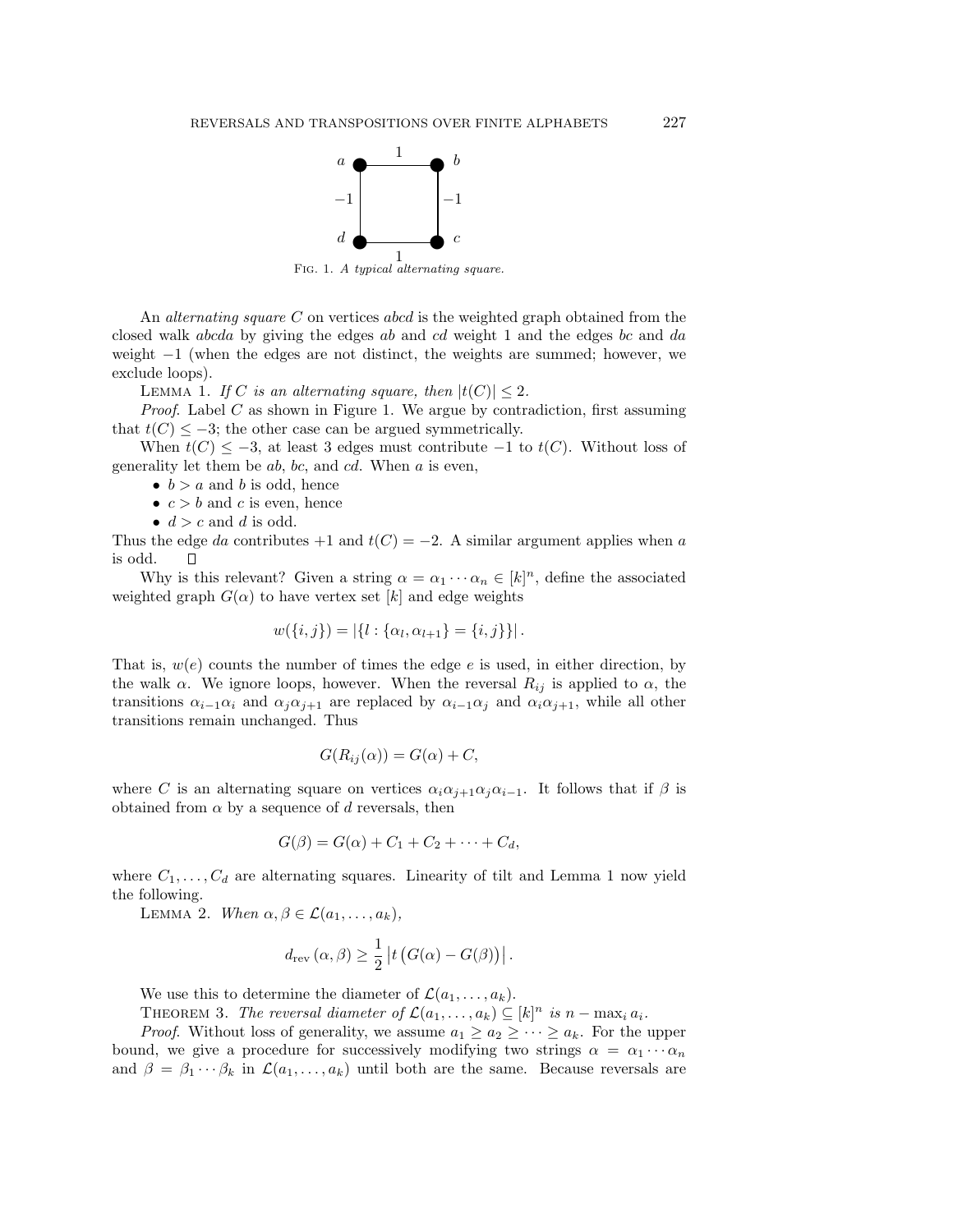

FIG. 2. Multiplicities of edges joining vertices of opposite parity in (a)  $G(\alpha')$  and (b)  $G(\beta')$ (when  $k$  is odd).

involutions on  $[k]^n$ , we can produce a sequence of the same total length carrying  $\alpha$  to  $\beta$ .

Let  $\alpha^{(0)} = \alpha$  and  $\beta^{(0)} = \beta$ . Given  $\alpha^{(i)}$  and  $\beta^{(i)}$ , let j be the smallest index such that  $\alpha_j^{(i)} \neq \beta_j^{(i)}$ .

- If  $\beta_j^{(i)} \neq 1$ , pick a  $j' > j$  such that  $\alpha_{j'}^{(i)} = \beta_j^{(i)}$ . Let  $\alpha^{(i+1)} = R_{j,j'}(\alpha^{(i)})$  and let  $\beta^{(i+1)} = \beta^{(i)}$ .
- If  $\beta_j^{(i)} = 1$  (and thus  $\alpha_j^{(i)} \neq 1$ ), pick a  $j' > j$  such that  $\beta_{j'}^{(i)} = \alpha_j^{(i)}$ . Let  $\beta^{(i+1)} = R_{j,j'}(\beta^{(i)})$  and let  $\alpha^{(i+1)} = \alpha^{(i)}$ .

For each *i*, let  $\gamma^{(i)}$  be the initial segment on which  $\alpha^{(i)}$  and  $\beta^{(i)}$  agree. Note that  $|\gamma^{(i)}|$ is strictly increasing in i, and that furthermore  $|\{j : \gamma_j^{(i)} \neq 1\}|$  is strictly increasing in  $i$ . This process must therefore stop after at most

$$
|\{j \,:\, \alpha_j^{(0)} \neq 1\}| = n - a_1
$$

steps.

For the lower bound, we give two strings  $\alpha, \beta \in \mathcal{L}(a_1,\ldots,a_k)$  at distance at least  $n - a_1$ . We actually apply Lemma 2 to  $\alpha' = 0\alpha(k+1)$  and  $\beta' = 0\beta(k+1)$ ; since any sequence of reversals taking  $\alpha$  to  $\beta$  also takes  $\alpha'$  to  $\beta', d_{rev}(\alpha, \beta) \ge d_{rev}(\alpha', \beta').$ 

When  $k$  is odd, take

$$
\alpha' = 0(21)^{a_2} 1^{a_1 - a_2} \cdots (k-1 \ k-2)^{a_{k-1}} (k-2)^{a_{k-2} - a_{k-1}} k^{a_k} (k+1)
$$

and

$$
\beta' = 01^{a_1} (32)^{a_3} 2^{a_2 - a_3} \cdots (k k - 1)^{a_k} (k - 1)^{a_{k-1} - a_k} (k + 1).
$$

The edges joining vertices of opposite parity determine tilt; these are shown with their multiplicities in Figure 2 (recall that both  $ij$  and  $ji$  substrings contribute to  $w(\lbrace i,j \rbrace)$ . As all relevant edges in  $G(\alpha')$  increase from odd to even and all relevant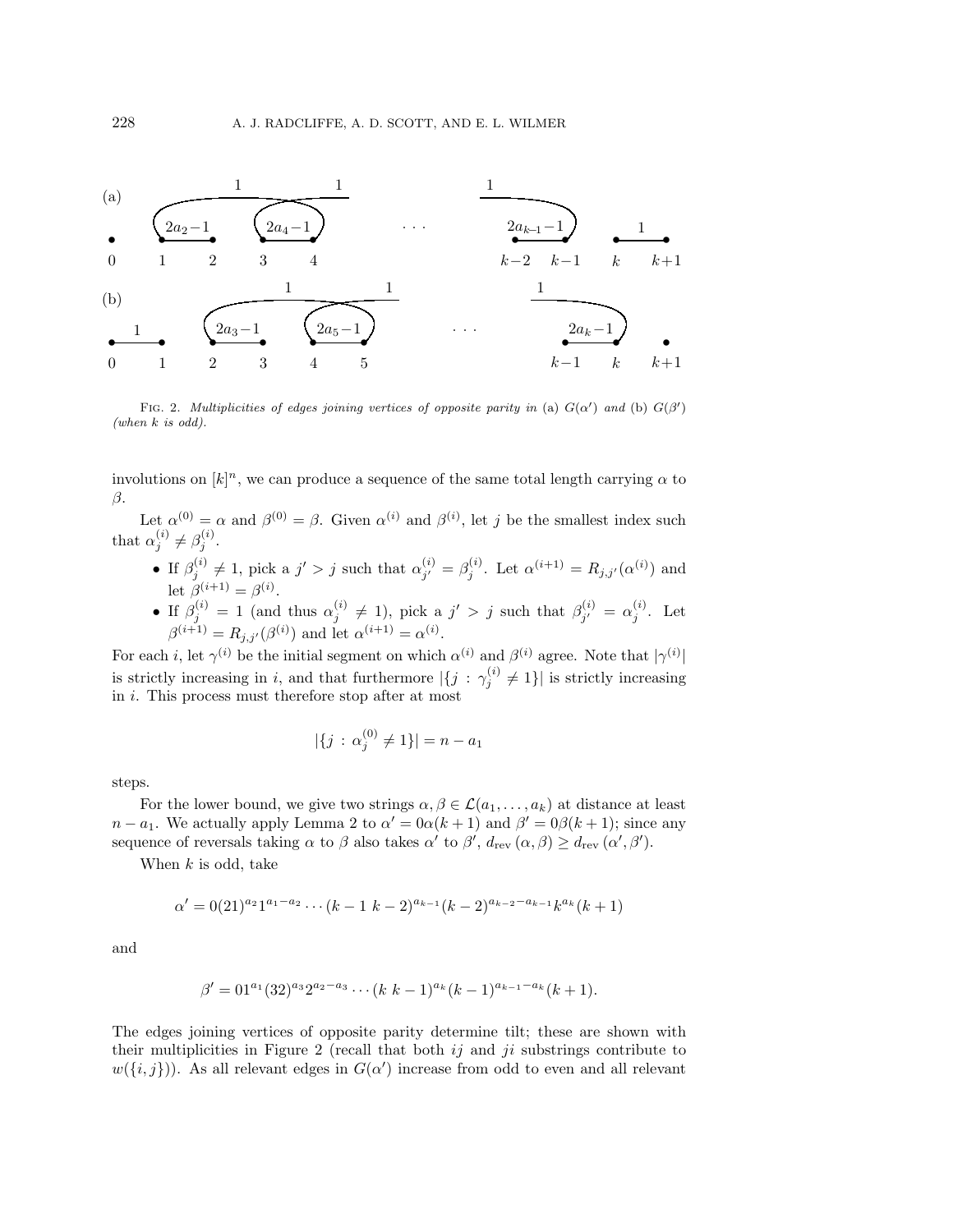edges in  $G(\beta')$  increase from even to odd,

$$
t(G(\alpha') - G(\beta')) = (2a_2 - 1) + 1 + (2a_4 - 1) + 1 + \dots + (2a_{k-1} - 1) + 1
$$

$$
+ 1 + (2a_3 - 1) + 1 + (2a_5 - 1) + \dots + 1 + (2a_k - 1)
$$

$$
= 2\sum_{i=2}^k a_i = 2(n - a_1).
$$

Lemma 2 now gives the desired lower bound on  $d_{rev}(\alpha, \beta)$ .

Π

When  $k$  is even, the strings

$$
0(21)^{a_2}1^{a_1-a_2}\cdots (k k-1)^{a_k}(k-1)^{a_{k-1}-a_k}(k+1),
$$

$$
01^{a_1}(32)^{a_3}2^{a_2-a_3}\cdots (k-1 k-2)^{a_{k-1}}(k-2)^{a_{k-2}-a_{k-1}}k^{a_k}(k+1)
$$

yield the same bound.

Remark. As we noted earlier, permutations are simply  $\mathcal{L}(1, 1, \ldots, 1)$ . In this case, our argument gives a new proof that the reversal diameter of  $S_n$  is  $n-1$ . If the symbols appearing in  $\alpha$  and  $\beta$  are relabeled so that  $\beta$  is taken to  $123 \cdots n$ , then  $\alpha$  is taken to 315274  $\cdots$  (with ending depending on the parity of n). Bafna and Pevzner [2] showed that this permutation and its inverse are the only permutations at distance  $n-1$  from the identity.

We do not have an analogue of Theorem 3 for transpositions. PROBLEM 1. What is the transposition diameter of  $\mathcal{L}(a_1,\ldots,a_k)$ ? There are similar problems for signed reversals, prefix reversals, etc.

**2. Distance between random strings.** The diameter of  $S_n$  is  $\Theta(n)$  for each of the families of transformations we are considering: reversals [24], transpositions [3, 10], pancake flips [14]. The distance between randomly chosen permutations can quickly be seen to be  $\Theta(n)$  with high probability, since each family has a bounded number of cuts per transformation and two random permutations have only about Poisson(2) adjacencies in common.

For strings taken from a finite alphabet with a positive fraction of the string devoted to each letter, we have shown above that the diameter under reversals is linear. Cutpoint arguments clearly imply the same for the other families of operations. In this section we show that the distance between random strings  $\sigma_1, \sigma_2$  in the same component of  $[k]^n$  is typically much smaller: only  $\Theta(n/\log n)$ . First, both  $\sigma_1$  and  $\sigma_2$ are partitioned into substrings of length approximately  $c \log n$ . With high probability, most of the resulting pieces appear about the same number of times in  $\sigma_1$  and  $\sigma_2$ . For each family of operations considered, these substrings can be arranged and any remaining letters aligned in  $O(n/\log n)$  operations. Furthermore, with high probability  $\sigma_1$  and  $\sigma_2$  have no common substrings of length C log n, where  $C>c$ , and thus at least  $n/(C \log n)$  cuts must be made.

Most of this section examines the anatomy of pairs of random strings. Our conclusions about distances between typical pairs can be drawn for any collection of operations with boundedly many cutpoints per operation.

Let  $\mathbf{p} = (p_1, \ldots, p_k)$  be a rational probability vector satisfying  $p_1 \geq p_2 \geq \cdots \geq p_k$ and let  $h_i = -\log p_i$ . For  $\alpha = \alpha_1 \cdots \alpha_m \in [k]^*$ , let  $h(\alpha) = \sum_{i=1}^m h_{\alpha_i}$  be the entropy of  $\alpha$ . We also set  $H = H(\mathbf{p}) = \sum_{i \in [k]} p_i h_i$ , the entropy of **p**.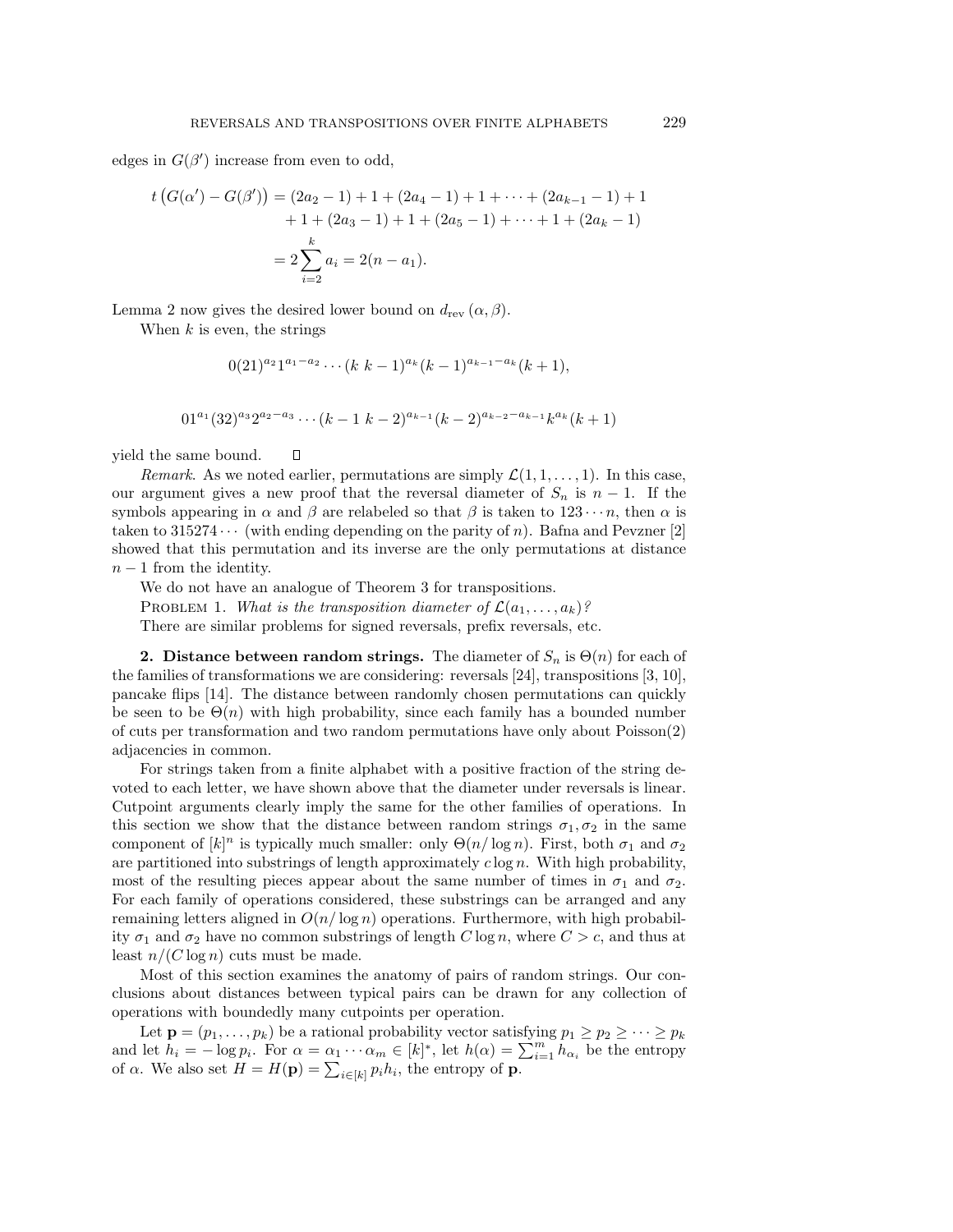Given a  $c > 0$ , define the *c*-threshold set,  $A_c$ , to consist of all words  $\alpha =$  $\alpha_1 \ldots \alpha_m \in [k]^*$  such that  $h(\alpha) \geq c \log n$ , but  $h(\alpha_1 \ldots \alpha_{m'}) < c \log n$  for  $m' < m$ . (Much of the notation in this section conceals dependence on n.)

The following are immediate from definitions.

(1) For 
$$
\alpha \in \mathcal{A}_c
$$
,  $c \log n \le h(\alpha) < c \log n + h_k$ .

(2) For 
$$
\alpha \in \mathcal{A}_c
$$
,  $\frac{c \log n}{h_k} \leq |\alpha| \leq \left\lceil \frac{c \log n}{h_1} \right\rceil$ .

(3) 
$$
n^c \leq |\mathcal{A}_c| < \frac{n^c}{p_k}.
$$

We also note that

(4) 
$$
\sum_{\alpha \in A_c} e^{-h(\alpha)} = 1.
$$

This simply states that for the random process  $\alpha_1 \alpha_2 \ldots$ , in which the  $\alpha_i$  are chosen independently according to **p**, the stopping time

$$
T = \min\{m : h(\alpha_1\alpha_2\ldots\alpha_m) \ge c \log n\}
$$

has  $Pr(T < \infty) = 1$ .

The next lemma will be useful as we decompose strings into short pieces.

LEMMA 4. Let  $L_c = \sum_{\alpha \in A_c} |\alpha| e^{-h(\alpha)}$  be the expected value of the length of a random  $\alpha \in A_c$  determined by successive i.i.d. choices of letters according to **p**. Then

$$
L_c = \frac{c \log n}{H} \left( 1 + o \left( 1 \right) \right).
$$

*Proof.* Consider characters  $\alpha_1, \alpha_2, \ldots$  chosen independently from [k] according to **p**. For each i,  $E[h_{\alpha_i}] = H$ ; let  $\sigma^2 = \text{Var}[h_{\alpha_i}]$ .

Let  $\alpha^- = \alpha_1 \cdots \alpha_{m-}$  and  $\alpha^+ = \alpha_1 \cdots \alpha_{m^+}$  be the initial strings of lengths  $m^- = \left\lceil \frac{c \log n}{H} - (\log n)^{2/3} \right\rceil$  and  $m^+ = \left\lceil \frac{c \log n}{H} + (\log n)^{2/3} \right\rceil$ , respectively, and let  $\alpha = \alpha_1 \dots \alpha_{|\alpha|} \in \mathcal{A}_c$ . The definition of  $\mathcal{A}_c$  and Chebyshev's inequality now give

(5)  
\n
$$
\Pr\left[|\alpha| \le m^{-}\right] = \Pr\left[h(\alpha^{-}) \ge c \log n\right]
$$
\n
$$
= \Pr\left[h(X^{-}) - Hm^{-} > H(\log n)^{2/3} + O(1)\right]
$$
\n
$$
\le \frac{\sigma^{2} m^{-}}{(H(\log n)^{2/3} + O(1))^{2}} = O((\log n)^{-1/3}).
$$

Similarly,

$$
\Pr\left[|\alpha| > m^+\right] = \Pr\left[h(X^+) < c\log n\right] \\
= \Pr\left[h(X^+) - Hm^+ < -H(\log n)^{2/3} + O(1)\right] \\
\leq \frac{\sigma^2 m^+}{(H(\log n)^{2/3} + O(1))^2} = O((\log n)^{-1/3}).
$$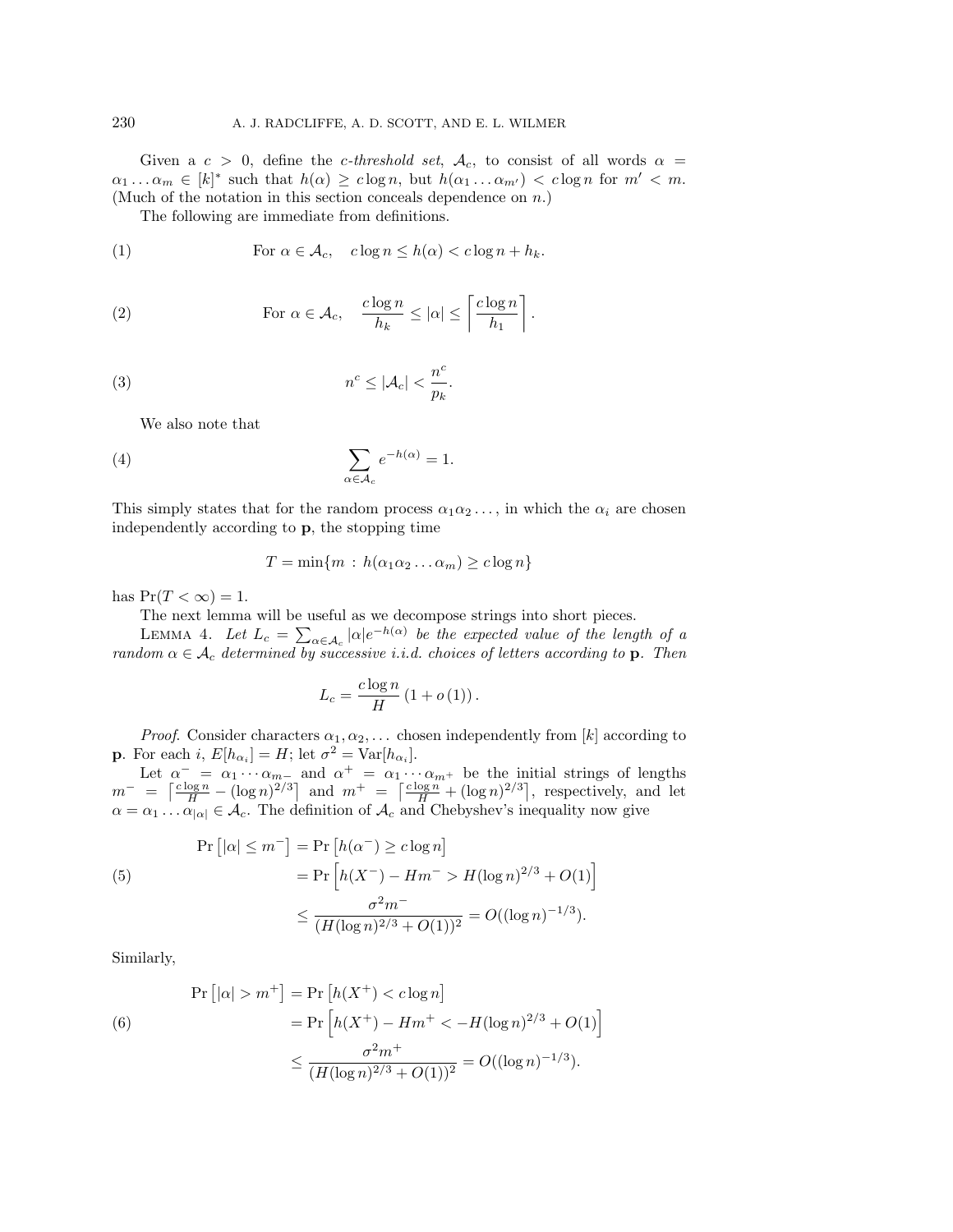Since (2), (5), and (6) show that  $|\alpha|$  is within  $O((\log n)^{2/3})$  of  $c \log n/H$  with probability at least  $1 - O((\log n)^{-1/3})$  and is always within a bounded factor of c log n, we have

$$
L_n = \left(1 - O((\log n)^{-1/3})\right) \left(\frac{c \log n}{H} + O((\log n)^{2/3})\right) + O\left(\frac{\log n}{(\log n)^{1/3}}\right)
$$
  
=  $\frac{c \log n}{H} (1 + o(1)).$ 

In what follows, we always let  $n \to \infty$  in such a way that  $p_1 n, \ldots, p_k n$  are all integral.

THEOREM 5. Fix  $\epsilon > 0$ . When  $\sigma_1$  and  $\sigma_2$  are chosen independently and uniformly from  $\mathcal{L}(p_1n, \ldots, p_kn)$ , then, with probability approaching 1 as  $n \to \infty$ ,  $\sigma_1$  and  $\sigma_2$  can be broken into identical collections of at most  $(1+\epsilon)(\frac{Hn}{\log n})$  substrings.

*Proof.* We first consider two strings,  $\rho_1$  and  $\rho_2$ , each consisting of n letters chosen independently from [k] according to **p**. We show that  $\rho_1$  and  $\rho_2$  can be broken into words of approximately equal probability in such a way that both strings have approximately equal numbers of each type of word. We then modify  $\rho_1$  and  $\rho_2$  slightly to obtain  $\sigma_1$  and  $\sigma_2$ , each uniformly distributed in  $\mathcal{L}(a_1,\ldots,a_k)$ ; as these modifications do not affect very many pieces, all discrepancies can be broken into singletons.

Fix a  $\delta \in (0,1)$  such that  $\frac{1}{1-\delta} < 1+\epsilon$ , and call  $\alpha \in [k]^*$  substantial when  $\alpha \in \mathcal{A}_{1-\delta}$ . Each  $\rho_j$ ,  $j=1,2$ , can be broken uniquely into disjoint substantial words, starting from the left and proceeding down the string. We call those words  $\beta_1^j, \beta_2^j, \ldots$ . (We can regard each  $\rho_j$  as the initial segment of length n from an infinite string chosen according to **p**, and we extract the  $\beta_i^j$  from this infinite string. Thus  $\beta_i^j$  is defined for all  $i.$ ) Let

$$
N = \frac{n}{L_{1-\delta}} - \sqrt{n}.
$$

We claim that, with high probability, each  $\rho_i$  contains at least N substantial words, while the first N substantial words of each  $\rho_j$  cover at least  $N - \sqrt{n}(\log n)^2$  characters. Chebyshev's inequality, together with (2), gives

$$
\Pr\left[|\beta_1^j| + \dots + |\beta_N^j| > n\right] \le \Pr\left[|\beta_1^j| + \dots + |\beta_N^j| - NL_{1-\delta} > L_{1-\delta}\sqrt{n}\right] \\
\le \frac{N(O((\log n)^2))}{nL_{1-\delta}^2} = O((\log n)^{-1}) = o(1)
$$

and

$$
\begin{aligned} \Pr\left[|\beta_1^j| + \dots + |\beta_N^j| < n - \sqrt{n}(\log n)^2\right] \\ &\leq \Pr\left[|\beta_1^j| + \dots + |\beta_N^j| - NL_{1-\delta} < -\sqrt{n}(\log n)^2(1+o(1))\right] \\ &\leq \frac{O(N(\log n)^2)}{n(\log n)^4} = O((\log n)^{-3}) = o(1). \end{aligned}
$$

For each  $\alpha \in A_{1-\delta}$ , let  $N_{\alpha,j}$  be the number of pieces of type  $\alpha$  among the first N substantial words of  $\rho_j$ . We use the following Chernoff-type inequality (see Janson, Luczak, and Rucinski [20, p. 26]: if  $X \sim \text{binomial}(n, p)$ , then for  $t > 0$ ,

$$
\Pr[|X - EX| > t] \le 2 \exp\left(-\frac{t^2}{np + \frac{t}{3}}\right).
$$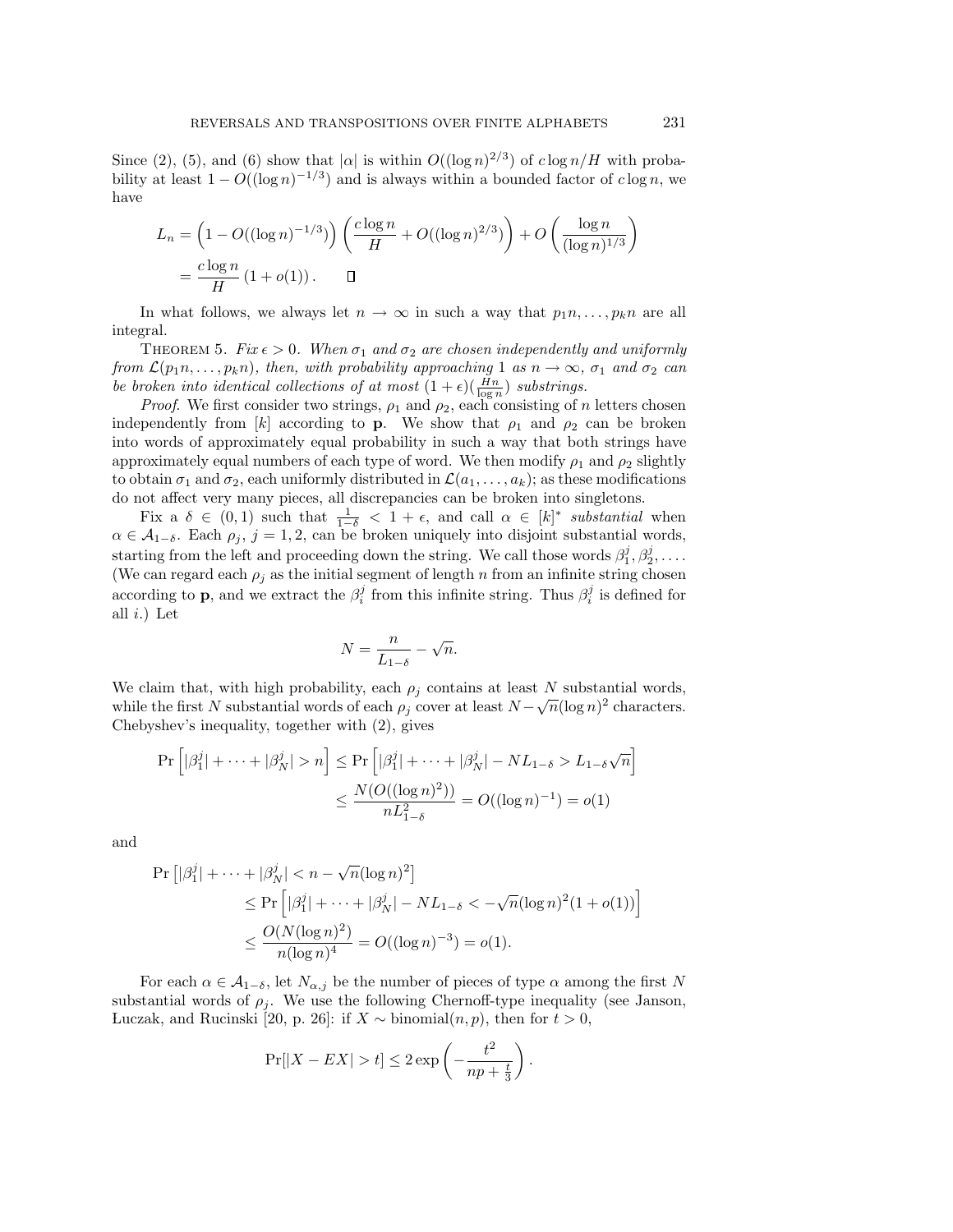Since  $N_{\alpha,j}$  is binomial $(N, e^{-h(\alpha)})$ ,

 $Pr[|N_{\alpha,i} - E(N_{\alpha,i})| > n^{\delta/2} \log n]$  $\leq 2 \exp$  $\left(-\frac{n^{\delta}(\log n)^2}{2\left(\frac{Hn(1+o(1))}{(1-\delta)\log n}\left(\frac{1}{n^{1-\delta}}\right)\right)}\right)$  $\frac{Hn(1+o(1))}{(1-\delta)\log n}\left(\frac{1}{n^{1-\delta}}\right) + \frac{n^{\delta/2}\log n}{3}$ ⎞  $\overline{I}$  $=2\exp\left(-\Omega\left((\log n)^3\right)\right)=o\left(-\frac{1}{15}\right)$  $n^{1-\delta}$  $\big)$  .

Now sum over  $\alpha \in \mathcal{A}_{1-\delta}$  and  $j=1,2$ . Equation (3) implies

$$
\Pr\left[\max_{\alpha,i}|N_{\alpha,i}-E(N_{\alpha,i})|
$$

Thus, we can with high probability match up all except

$$
n^{\delta/2} \log n |\mathcal{A}_{1-\delta}| = O\left(n^{1-\delta/2} \log n\right)
$$

of the first N substantial words in  $\rho_1$  with (distinct) counterparts among the first N substantial words of  $\rho_2$ .

We now modify  $\rho_1$  and  $\rho_2$  to obtain uniformly distributed elements  $\sigma_1$  and  $\sigma_2$  of  $\mathcal{L}(a_1,\ldots,a_k)$ . For  $i \in [k]$ , let  $N_{i,j}$  denote the number of i's in  $\rho_j$ . Since  $N_{i,j}$  is a binomial $(n, p_i)$  random variable, Chebyshev gives

$$
\Pr [ |N_{i,j} - p_i n| > \sqrt{n} \log n ] \le \frac{p_i (1 - p_i) n}{(\log n)^2 n} = O((\log n)^{-2}),
$$

so

$$
\Pr\left[\max_{i,j}|N_{i,j}-p_in|<\sqrt{n}\log n\right]\to 1 \text{ as } n\to\infty.
$$

To generate  $\sigma_1$  and  $\sigma_2$ , we must reallocate some sites containing overrepresented characters to currently underrepresented ones. Take as many sites as necessary uniformly from each overrepresented letter, and fill the entire collection of sites thus selected with an assignment of the appropriate multiset of characters uniformly chosen from with an assignment of the appropriate mutuset of characters unhormly chosen from<br>the possible assignments. With high probability, we need only change  $O(\sqrt{n}\log n)$ characters—and thus will break at most that many of the substantial-word matches we built between  $\rho_1$  and  $\rho_2$ .

Now break all unmatched substantial words (including those past position  $N$  that were never considered, those among the first N that we tried to match but failed, and those whose matches were broken by character modifications) in both  $\sigma_1$  and  $\sigma_2$  into single characters. Let  $N^*$  be the resulting number of fragments in each string. With high probability as  $n \to \infty$ ,

$$
N^* = N + O\left(\sqrt{n}(\log n)^2 + n^{1-\delta/2}(\log n)^2 + \sqrt{n}(\log n)^2\right)
$$

$$
= \frac{Hn}{(1-\delta)\log n} (1+o(1)) \le (1+\epsilon)Hn
$$

for n sufficiently large. $\Box$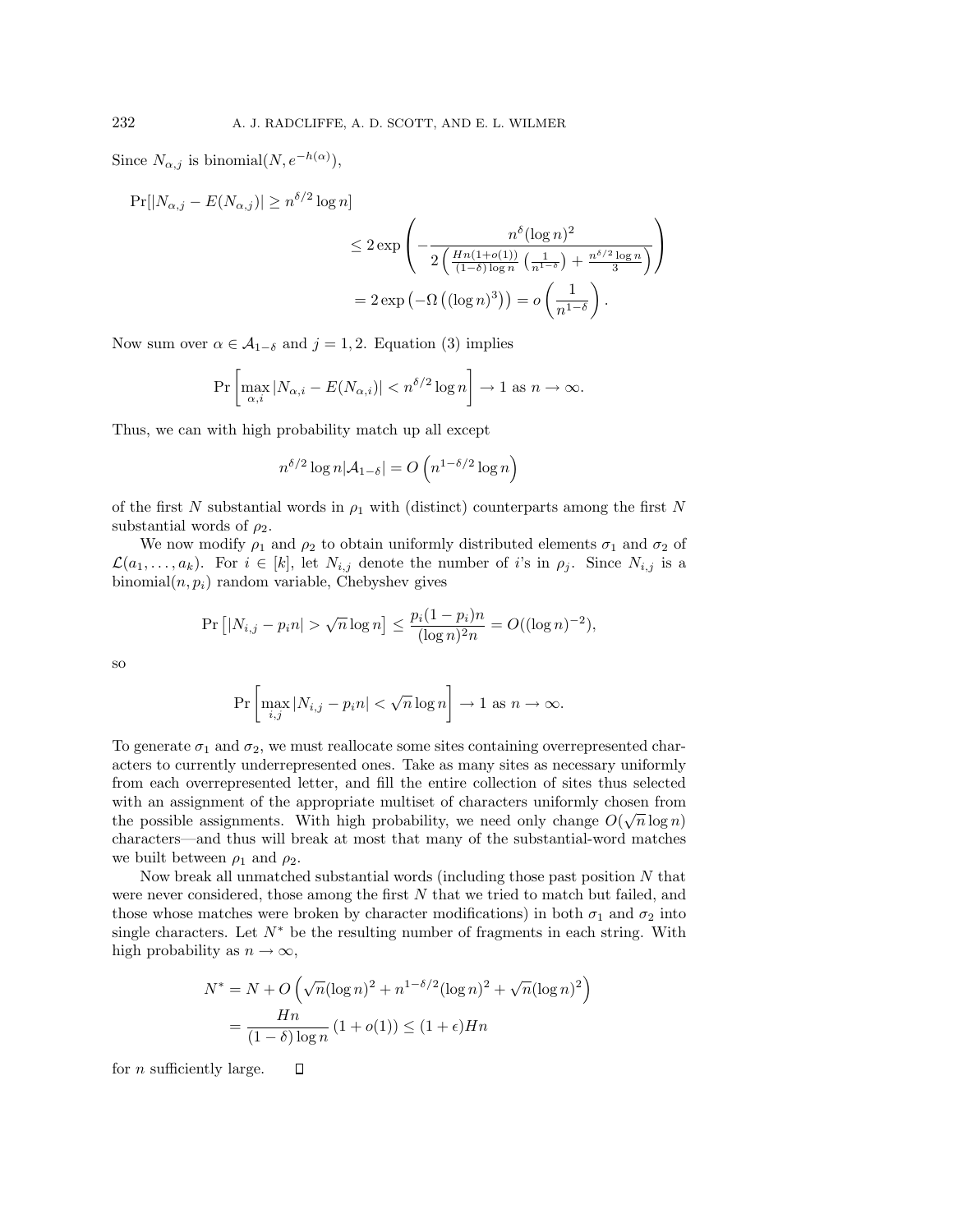THEOREM 6. Fix  $\delta > 0$ . Choose  $\sigma_1$  and  $\sigma_2$  independently and uniformly from  $\mathcal{L}(p_1n, \ldots, p_kn)$ . For  $i = 1, 2$ , let  $\mathcal{S}_i$  be the multiset of all substrings of  $\sigma_i$  that belong to  $A_{1+\delta}$ . Then

$$
\Pr[|\mathcal{S}_1 \cap \mathcal{S}_2| \ge n^{1-\delta}(\log n)] \to 0 \text{ as } n \to \infty.
$$

*Proof.* For  $\alpha \in [k]^*$ , let  $q_\alpha$  be the probability that  $\alpha$  occurs as an initial substring of a string  $\sigma$  chosen uniformly from  $\mathcal{L}(p_1n, \ldots, p_kn)$ . We can generate such a  $\sigma$  by sampling without replacement from a bag containing  $p_i n$  copies of i. From this it is easy to see that, for c fixed and  $\alpha \in \mathcal{A}_c$ ,

(7) 
$$
q_{\alpha} \leq \prod_{i=1}^{|\alpha|} \left( p_{\alpha_i} \left( \frac{n}{n-|\alpha|} \right) \right) = e^{-h(\alpha)} (1+o(1)) \leq n^{-c} (1+o(1)).
$$

(The  $o(1)$  estimate follows from (3).) Thus the probability that  $\alpha$  appears as a substring of  $\sigma$  starting at any given position is also at most  $n^{-c}(1 + o(1))$ .

Since there are only  $n - O(\log n)$  possible starting positions in  $\sigma_1$  for a substring of weight at least  $1 + \delta$ , we trivially have  $|\mathcal{S}_1| \leq n$ . Similarly, there are  $n - O(\log n)$ possible starting positions in  $\sigma_2$  for a substring in  $\mathcal{A}_{1+\delta}$ . Let N be the number of locations i for which the corresponding substring is an element of  $S_1$ ; clearly  $N \geq$  $|\mathcal{S}_1 \cap \mathcal{S}_2|$ . By (7), for any given  $\mathcal{S}_1$ ,

$$
E[N|\mathcal{S}_1] \le n \sum_{\alpha \in \mathcal{S}_1} q_\alpha \le n^{1-\delta} (1 + o(1)),
$$

so

$$
E[N] \le n^{1-\delta}(1 + o(1)),
$$

and Markov's inequality gives

(8) 
$$
\Pr[N > n^{1-\delta} \log n] = o(1). \qquad \Box
$$

The following theorem combines the previous results to give bounds on the distance between random strings.

THEOREM 7. Fix  $\epsilon > 0$ , and choose  $\sigma_1$  and  $\sigma_2$  uniformly and independently from  $\mathcal{L}(p_1n, \ldots, p_kn)$ . Then each of the following statements holds with probability approaching 1 as  $n \to \infty$ :

- (i)  $\frac{1-\epsilon}{2}(\frac{Hn}{\log n}) \leq d_{\text{rev}}(\sigma_1, \sigma_2) \leq (1+\epsilon)(\frac{Hn}{\log n}).$
- (ii)  $\frac{1-\epsilon}{3}(\frac{Hn}{\log n}) \leq d_{\text{tr}}(\sigma_1, \sigma_2) \leq \frac{2(1+\epsilon)}{3}(\frac{Hn}{\log n}).$
- (iii)  $(1 \epsilon)(\frac{Hn}{\log n}) \leq d_{\text{pf}}(\sigma_1, \sigma_2) \leq 2(1 + \epsilon)(\frac{Hn}{\log n}).$

Proof. For the upper bounds, we need only apply results on the diameter of  $S_n$  under the various operations to the decomposition of  $\sigma_1$  and  $\sigma_2$  into at most  $N^* = (1 + \epsilon) \frac{Hn}{\log n}$  identical pieces that Theorem 5 provides with high probability. Meidanis, Walter, and Dias [24] show that the signed reversal diameter of  $S_{N^*}$  is at most  $N^* + 1$ , while Eriksson et al. [10] bounded the transposition diameter of  $S_{N^*}$  by  $\lfloor (2N^* - 2)/3 \rfloor$  for  $N^* > 9$ , and Gates and Papadimitriou [14] showed that the signed pancake-flipping diameter of  $S_{N^*}$  is at most  $2N^* + 3$ .

The lower bounds are nearly as simple. Fix a  $\delta > 0$  such that  $1 - \epsilon < \frac{1}{1 + \delta}$ . We call a word  $\alpha \in A_{1+\delta}$  unusual, while a word  $\alpha \in A_3$  is termed *implausible*. Equations (3)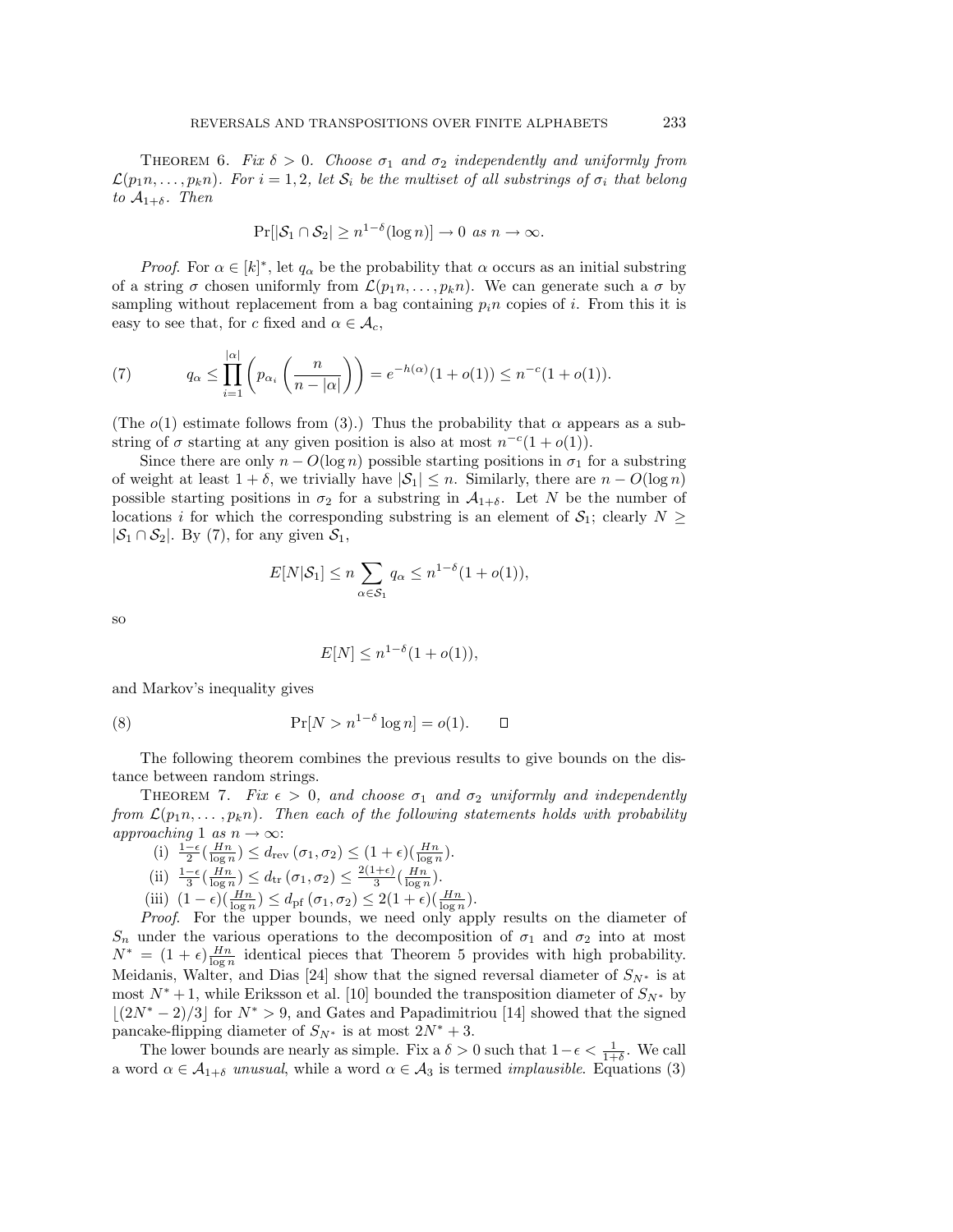and (7) guarantee that

$$
\Pr[\sigma_1 \text{ and } \sigma_2 \text{ share an implausible substring}] \le n^2 \left(\frac{n^3}{p_k}\right) \left(\frac{(1+o(1))}{n^3}\right)^2
$$

$$
= O(n^{-1}).
$$

Equation (2) implies that, with probability  $1 - O(1/n)$ , all common substrings of  $\sigma_1$  and  $\sigma_2$  have length at most  $\left\lceil \frac{3\log n}{h_1} \right\rceil$ . If we (temporarily) define the *weight* of a word  $\alpha \in [k]^*$  to be  $h(\alpha)/\log n$ , then we can compute as follows. By Theorem 6, there are, with high probability, fewer than  $n^{1-\delta} \log n$  sites in each string to start common unusual substrings. Equation (8) now implies that with high probability at most  $n^{1-\delta}(\log n)\left\lceil \frac{3\log n}{h_1} \right\rceil = o(n)$  characters are contained in common substrings of weight greater than  $1 + \delta$  (and their combined weight is also  $o(n)$ ). Any sequence of operations taking  $\sigma_1$  to  $\sigma_2$  must cut the remaining characters into words of weight less than  $1+\delta$ . The entire string, without the unusual common substrings, has weight  $(H - o(1))n/\log n$ , and so there must be at least  $(1 + o(1))\frac{Hn}{(1 + \delta)\log n}$  cuts. A single reversal makes at most two cuts, a single transposition makes at most three cuts, and a single pancake flip makes at most one cut, giving the results above.

We conjecture that, in each case, the expected value of  $d(\sigma_1, \sigma_2)/(n/\log n)$  tends to a constant; we also leave open the further problem of determining this constant.

**3. Complexity.** The complexity of sorting permutations by reversals or transpositions has been extensively studied. Kececioglu and Sankoff [23] conjectured that sorting reversals by permutations (MIN-SBR) is NP-hard, and this was proved by Caprara [7]. Berman and Karpinski [6] showed that sorting by reversals is MAX-SNP hard; Karpinski [22] showed that for any  $\epsilon > 0$  it is NP-hard to approximate reversal distance within a factor  $1237/1236 - \epsilon$ . A number of authors have given approximation algorithms: Kececioglu and Sankoff [23] gave a 2-approximation algorithm, Bafna and Pevzner [2] gave a 1.75-approximation algorithm, Christie [8] gave a 1.5 approximation algorithm, and recently, Berman, Hannenhalli, and Karpinski [5] gave a 1.375-approximation algorithm.

The problem of sorting *signed* permutations by reversals turns out to be polynomial time, as was shown by Hannenhalli and Pevzner [17]. Faster algorithms were found by Berman and Hannenhalli [4] and by Kaplan, Shamir, and Tarjan [21].

The complexity of sorting by transpositions remains unknown, although Bafna and Pevzner [3] have given a 1.5-approximation algorithm.

Christie and Irving [9] considered the complexity of reversal distance and transposition distance for strings over finite alphabets. They showed that reversal distance is NP-hard for binary strings, although a binary string can be sorted in polynomial time. They also showed that binary strings can be sorted by transpositions in polynomial time, but left open the complexity of transposition distance.

We begin this section by giving another proof of Christie and Irving's [9] result that reversal distance is NP-hard for strings over binary alphabets; this of course implies that determining reversal distance is NP-hard for any finite alphabet. Using a similar argument we also show that, surprisingly, signed reversal distance is also NP-hard for signed strings over finite alphabets. We then prove that sorting by transpositions is NP-hard for binary strings.

THEOREM 8. Reversal distance is NP-hard for binary strings.

Proof. We give a reduction from sorting permutations by reversals. Given a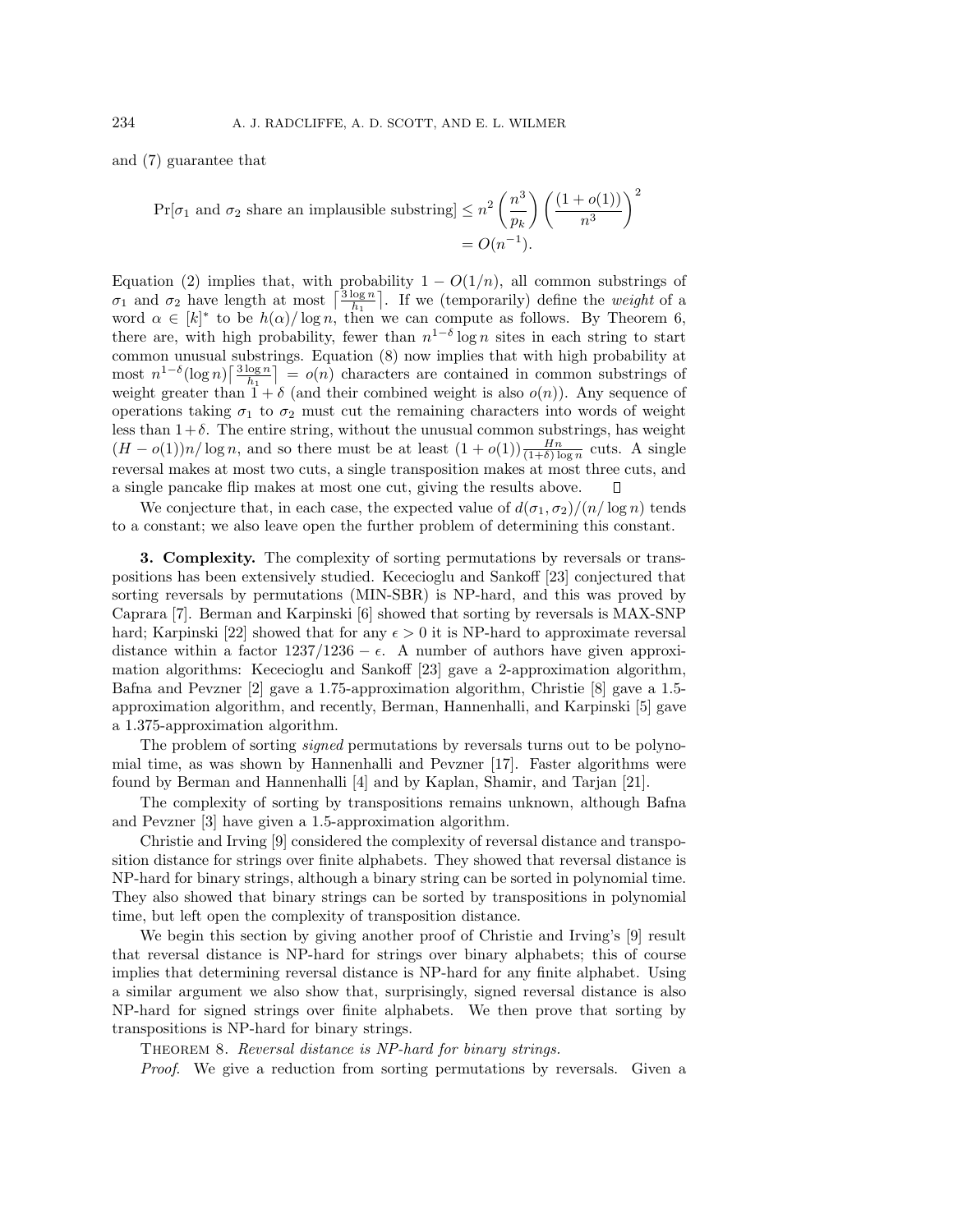permutation  $\pi = \pi(1) \cdots \pi(n)$ , we define the string  $\lambda(\pi)$  by

$$
\lambda(\pi) = (10^{\pi(1)}1)^{2n} \cdots (10^{\pi(n)}1)^{2n}.
$$

We call the substrings  $(10^{\pi(i)}1)^{2n}$  the blocks of  $\lambda(\pi)$ . Each block consists of  $2n$  subblocks, each of the form  $10^{\pi(i)}1$ . Clearly,  $\lambda(\pi)$  can be constructed from  $\pi$  in polynomial time.

Given permutations  $\pi_1$  and  $\pi_2$ , it is easy to see that

$$
d_{\text{rev}}\left(\lambda(\pi_1), \lambda(\pi_2)\right) \leq d_{\text{rev}}\left(\pi_1, \pi_2\right),
$$

since a sequence of reversals mapping  $\pi_1$  to  $\pi_2$  maps to a sequence of reversals on the corresponding sequence of blocks  $(10^{\pi_1(j)}1)^{2n}$  in  $\lambda(\pi_1)$  (note that each block is invariant under reversals).

Now let  $t = d_{\text{rev}}(\lambda(\pi_1), \lambda(\pi_2))$ . If  $t < d_{\text{rev}}(\pi_1, \pi_2)$ , then consider a sequence of t reversals taking  $\lambda(\pi_1)$  to  $\lambda(\pi_2)$ . Since the reversal diameter of  $S_n$  is less than n, we have  $t < n$ . Now consider a block  $(10^{\pi_1(i)}1)^{2n}$ . This contains  $2n$  subblocks: since the t reversals cut the string in at most  $2t < 2n$  places, there must be one subblock  $I_i$ that does not get cut. It follows that  $I_i$  must get mapped to a segment of the block  $(10^{\pi_1(i)}1)^{2n} = (10^{\pi_2(i')}\,1)^{2n}$ , where  $i' = \pi_2^{-1}\pi_1(i)$ .

Thus the segments  $I_1, \ldots, I_n$ , which occur in order in  $\lambda(\pi_1)$ , are rearranged by the sequence of t reversals to occur in  $\lambda(\pi_2)$  in the order  $I_{\pi_1^{-1}\pi_2(1)},\ldots,I_{\pi_1^{-1}\pi_2(n)}$ . Considering the action of the reversals just on the segments  $I_1, \ldots, I_n$  implies that there exists a sequence of t reversals which rearranges  $id$  to  $\pi_1^{-1}\pi_2$ . Since  $d_{\text{rev}}(id, \pi_1^{-1}\pi_2)$  $d_{\text{rev}}(\pi_1, \pi_2)$ , this is a contradiction.

We therefore have  $d_{rev}(\lambda(\pi_1), \lambda(\pi_2)) = d_{rev}(\pi_1, \pi_2)$ , and so we have a reduction from reversal distance for permutations to reversal distance for binary strings. □

As noted above, signed permutations can be sorted in polynomial time [17, 4, 21]. By contrast, over finite alphabets, the problem of finding signed reversal distance is NP-hard.

THEOREM 9. Signed reversal distance is NP-hard for binary strings.

Proof. As in the previous theorem, we reduce from MIN-SBR. Given a permutation  $\pi = \pi(1) \cdots \pi(n)$ , we encode  $\pi$  by

$$
\lambda(\pi) = (10^{\pi(1)}1\overline{1}\,\overline{0}^{\pi(1)}\overline{1})^{2n} \cdots (10^{\pi(n)}1\overline{1}\,\overline{0}^{\pi(n)}\overline{1})^{2n}.
$$

Since each block is invariant under reversal,

$$
d_{\overline{\text{rev}}}\left(\lambda(\pi_1),\lambda(\pi_2)\right) \leq d_{\text{rev}}\left(\pi_1,\pi_2\right).
$$

Arguing as before, we deduce that

$$
d_{\overline{\text{rev}}}\left(\lambda(\pi_1), \lambda(\pi_2)\right) = d_{\text{rev}}\left(\pi_1, \pi_2\right).
$$

Thus signed reversal distance is NP-hard.  $\Box$ 

As we have seen, signed reversal distance is NP-hard for strings with repeated symbols. We show now that the difficulty remains even if we allow only two occurrences of each symbol.

Theorem 10. Signed reversal distance is NP-hard for strings in which there is at most one positive and one negative occurrence of each symbol.

Proof. We prove this by reduction from MIN-SBR. We start by mapping each instance  $\pi(1)\cdots\pi(n)$  to the string  $S = \pi(1)\overline{\pi(1)}\cdots\pi(n)\overline{\pi(n)}$ . The signed distance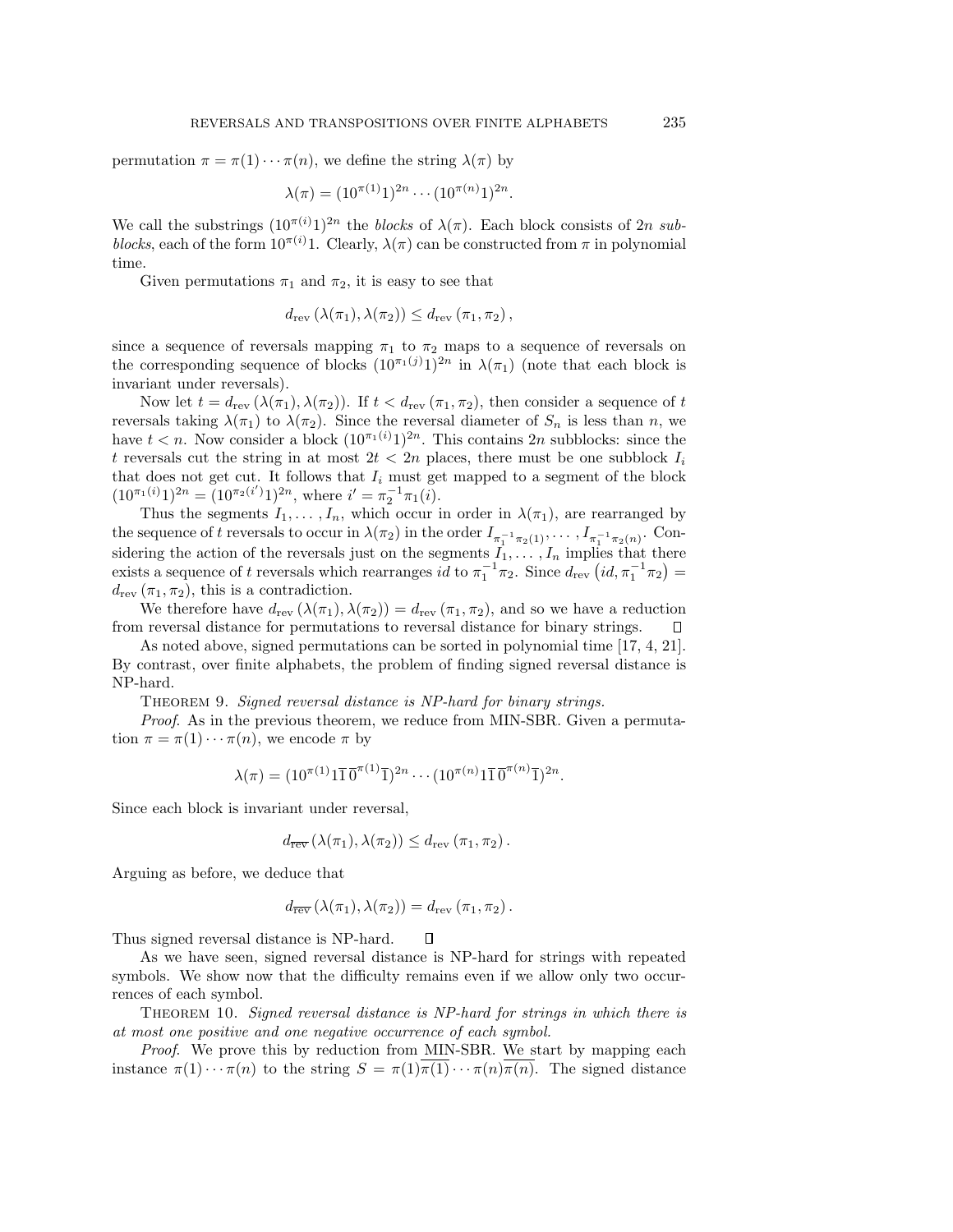from this to  $T = 1\overline{1} \cdots n\overline{n}$  is clearly at most the reversal distance from  $\pi(1) \cdots \pi(n)$ to  $1 \cdots n$  (note that  $i\overline{i}$  is reversal-invariant). On the other hand, any sequence of signed reversals taking  $S$  to  $T$  yields a corresponding sequence of reversals taking  $\pi(1)\cdots\pi(n)$  to  $1\cdots n$  by restricting attention to the (unsigned) action of the signed reversals on the elements of S that initially have positive orientation and then ignoring signs. The two distances are therefore equal and so it is NP-hard to determine signed reversal distance.  $\Box$ 

We remark that if only  $O(\log n/\log \log n)$  repeats in total are allowed, then signed reversal distance is solvable in polynomial time, since we can systematically examine all possible pairings between symbols of the same type; on the other hand, it is NPhard to determine signed reversal distance with  $\Omega(n^{\epsilon})$  repeats, since we can encode instances of MIN-SBR of size  $n^{\epsilon}$  using the methods of Theorem 10 and then pad out with additional variables occurring once each and in the same order at the end of each string.

THEOREM 11. Transposition distance is NP-hard for binary strings.

*Proof.* We prove the result first for strings over the alphabet  $\{0, 1, 2, 3\}$  by reduction from the NP-hard problem 3-PARTITION [13], which we quote here.

INSTANCE: Positive integers n and N and positive integers  $a_1, \ldots, a_{3n}$ , with  $N/4 < a_i < N/2$  for every *i*.

QUESTION: Is there a partition of the  $a_i$  into n (multi)sets of size 3, each summing to N?

The problem 3-PARTITION is strongly NP-hard [13]: that is, there is a polynomial  $p(n)$  such that it is still NP-hard when all the  $a_i$  are at most  $p(n)$ . Our reduction is polynomially bounded for instances of this type.

Given an instance of 3-PARTITION with weights  $a_1, \ldots, a_{3n}$  bounded by  $p(n)$ , consider the strings

$$
S = 2^{n+1} 30^{a_1} 130^{a_2} 13 \cdots 30^{a_{3n}} 13
$$

and

$$
T = (20^N 1^3)^n 23^{3n+1}.
$$

Note that if this instance of 3-PARTITION is solvable, then  $d_{tr} (S, T) \leq 3n$ , since we can successively generate each segment  $20<sup>N</sup>1<sup>3</sup>2$  of T by moving three intervals  $0<sup>a<sub>i</sub></sup>1$ between an adjacent pair of 2's. On the other hand, suppose that  $d_{tr} (S, T) \leq 3n$ . Note that, among the adjacencies in  $S$ , the sequence must destroy  $n$  adjacencies of form 22, 3n adjacencies of form 30, 3n adjacencies of form 13, and 2n adjacencies of form 01, a total of 9n adjacencies. It follows that there must be exactly  $3n$  transpositions in the sequence, and furthermore that no transposition cuts an adjacency 00. The blocks  $0^{a_i}$  of zeros in S are therefore preserved in T and so constitute a solution to 3-partition.

We have shown that  $d_{tr} (S,T) = 3n$  if and only if our instance of 3-PARTITION has a solution. Since the lengths of S and T are bounded by a polynomial in n, it follows that it is NP-hard to determine transposition distance over alphabets of size 4.

To show that transposition distance is NP-hard for binary strings, we use an encoding similar to that in Theorem 8. Given a string  $\epsilon = \epsilon_1 \cdots \epsilon_n$  with  $\epsilon \in \{0, 1, 2, 3\},\$ we encode it as

$$
\lambda(\epsilon) = (10^{\epsilon_1+1}1)^{3n} \cdots (10^{\epsilon_n+1}1)^{3n}.
$$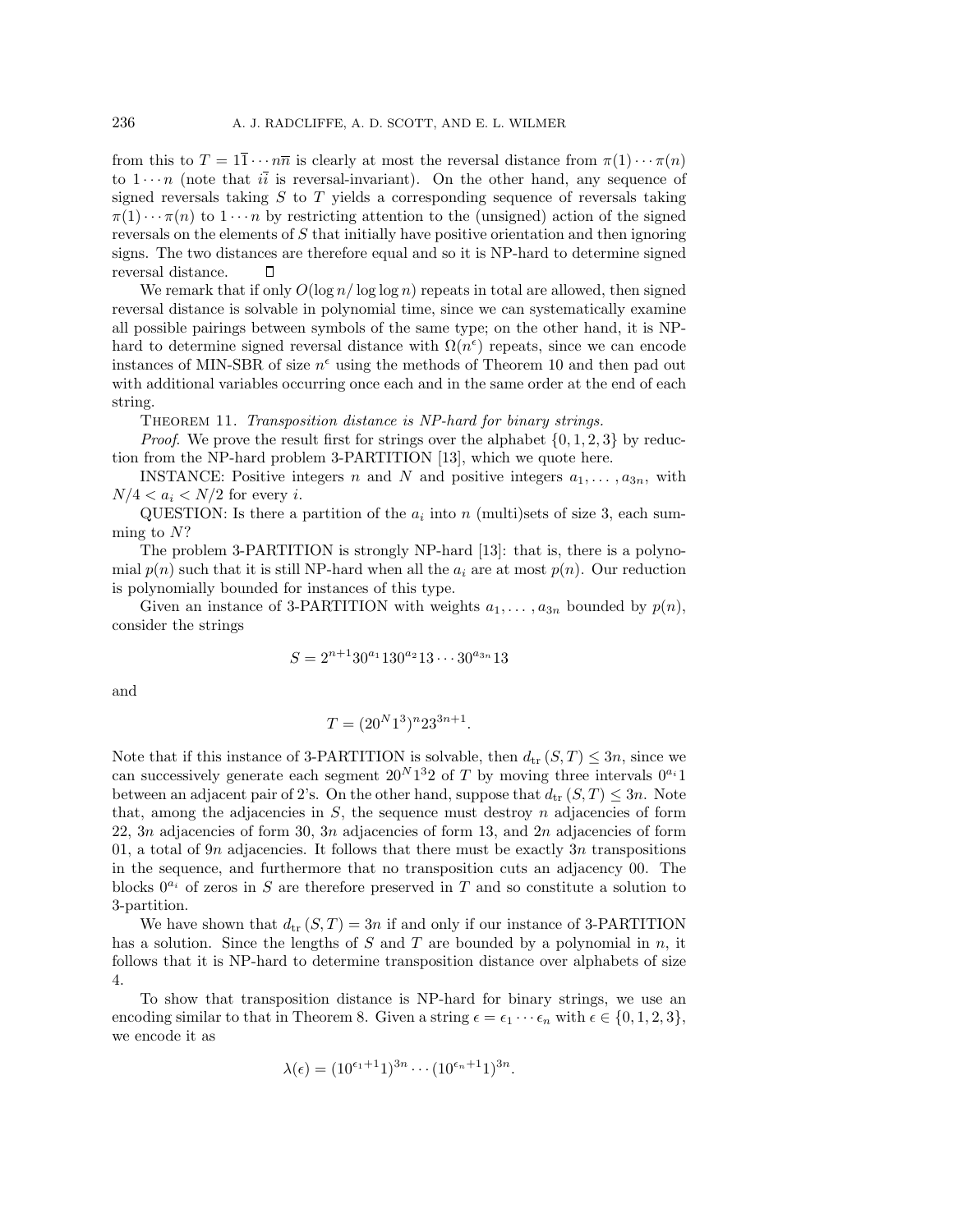For strings  $\epsilon$  and  $\epsilon'$  of length n, since  $d_{tr}(\epsilon, \epsilon') \leq n-1$  and each transposition cuts the string in three places, arguing as before, we find that

$$
d_{\text{tr}}\left(\lambda(\epsilon),\lambda(\epsilon')\right) = d_{\text{tr}}\left(\epsilon,\epsilon'\right).
$$

Composing these two reductions, both of which are polynomially computable for instances whose components are of polynomially bounded magnitude, sends instances of 3-PARTITION to instances of transposition distance for binary strings. We conclude that transposition distance for binary strings is NP-hard. П

Let us note that the reductions from MIN-SBR employed in Theorems 8 and 9 are distance-preserving. Since MIN-SBR is NP-hard to approximate to within any factor better than 1237/1236 [22], it follows that reversal distance and signed reversal distance for binary strings are also NP-hard to approximate to within better than 1237/1236. We conjecture that, for some  $\epsilon > 0$ , it is NP-hard to approximate transposition distance for binary strings to within a factor better than  $1 + \epsilon$ .

**4. An approximation algorithm for dense instances.** For many NP-hard approximation problems, it is also NP-hard to find an approximate solution that is correct to within a small multiplicative factor. However, it is sometimes easier to handle *dense* cases of these problems. For instance, although there is an algorithm that approximates Max Cut to within a factor 1.138 [15], it is NP-hard to approximate to within a factor better than 17/16 [18]. On the other hand, for dense instances of Max Cut (instances G with  $\Omega(|G|^2)$  edges or minimum degree  $\Omega(|G|)$ ), it is possible to find a polynomial-time approximation scheme [11, 12]. Similar results exist for a number of other NP-hard problems (see, for instance, [1, 22]).

Our aim in this section is to describe a polynomial-time approximation scheme for dense instances of reversal distance for strings over a finite alphabet. This requires us to define a notion of "density" for instances of reversal distance: for  $c > 0$ , we say that an instance  $(\sigma, \tau)$  with  $|\sigma| = |\tau| = n$  is c-dense if  $d_{rev}(\sigma, \tau) \ge cn$ . We show below that, for any fixed k and any  $\epsilon > 0$ , there is a linear time algorithm that approximates reversal distance between k-ary strings of length n to within an additive error  $\epsilon n$ . It follows that, for fixed k, and any  $c > 0$  and  $\epsilon > 0$ , there is a linear time algorithm that approximates reversal distance of c-dense instances to within a factor  $1 + \epsilon$ .

We first prove a simple lemma concerning the effect of deletions on reversal distance.

LEMMA 12. Suppose that  $\sigma$  and  $\tau$  are compatible strings and that  $\sigma'$  and  $\tau'$  are compatible strings obtained by deleting m elements from each string. Then

$$
|d_{\text{rev}}\left(\sigma',\tau'\right)-d_{\text{rev}}\left(\sigma,\tau\right)|\leq 2m.
$$

Proof. To see that

$$
d_{\text{rev}}\left(\sigma,\tau\right) \leq d_{\text{rev}}\left(\sigma',\tau'\right) + 2m,
$$

consider an optimal sequence of reversals taking  $\sigma'$  to  $\tau'$ . These same reversals can be applied to  $\sigma$  and  $\tau$ , always placing cuts that occur in sites where letters have been deleted to the left of those letters. The two-reversal sequence shown below suffices to move an individual letter to a new location without changing the rest of the string:

$$
A|xB|C \to A|\overline{B}|xC \to ABxC.
$$

Thus we can correct the reinserted letters with at most 2m additional reversals. A similar argument shows that

$$
d_{\text{rev}}\left(\sigma',\tau'\right) \leq d_{\text{rev}}\left(\sigma,\tau\right) + 2m. \qquad \Box
$$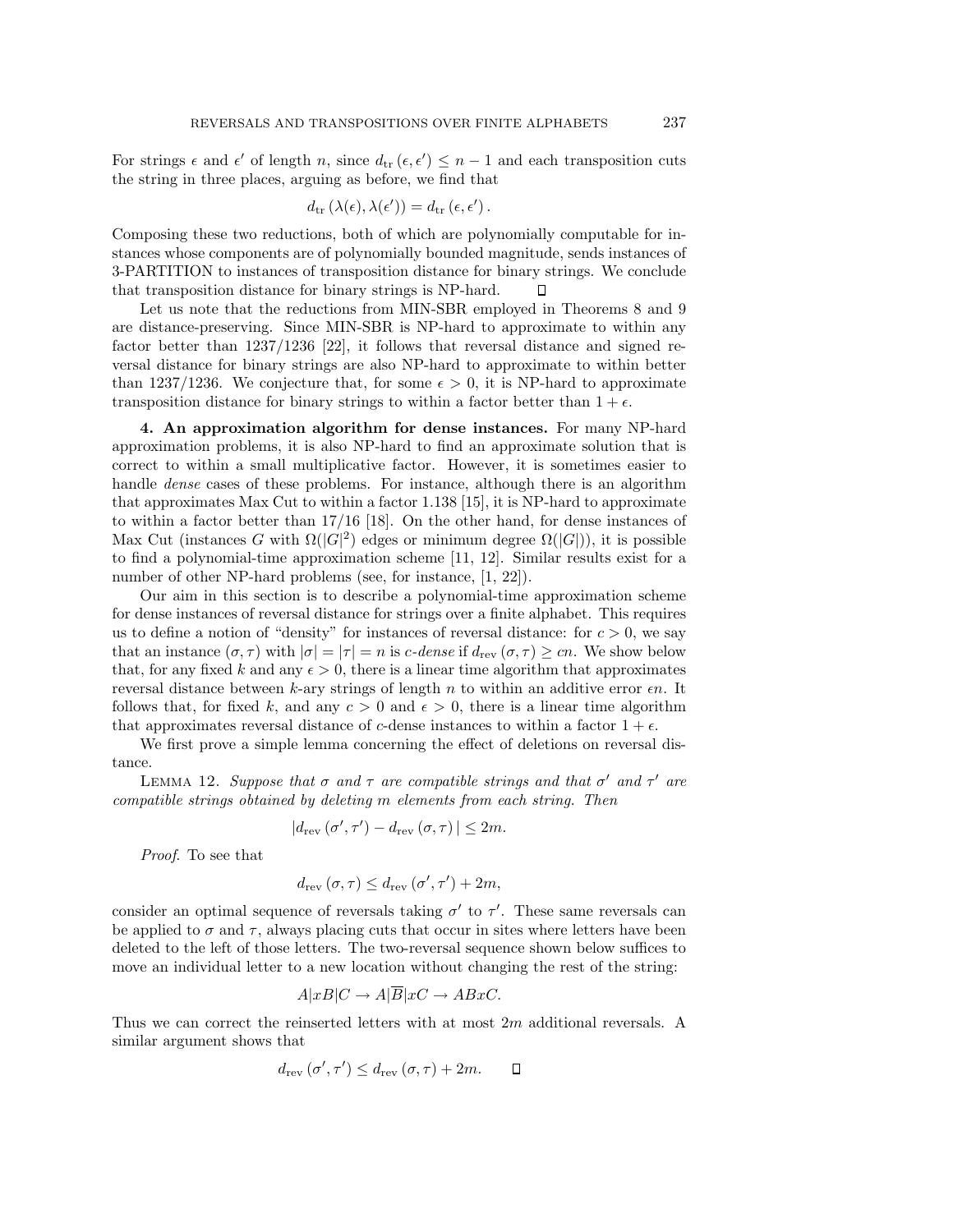The existence of a polynomial-time approximation scheme follows immediately from the following theorem.

THEOREM 13. For each fixed k and every  $\epsilon > 0$  there is a linear time algorithm that approximates reversal distance between  $k$ -ary strings of length n to within an additive error of  $\epsilon n$  and outputs a sequence of reversals achieving this bound.

Proof. The main idea of the proof is to break up the problem instance into "good" subinstances of a finite number of types, each of which can be sorted optimally. The subinstances can then be recombined at small cost.

Given  $\epsilon < 1/10$ , let  $K = \lceil 100/\epsilon \rceil$  and let  $\alpha_1, \ldots, \alpha_L$  be an enumeration of the  $L = k^K$  k-ary strings of length K. Let  $f : [L] \to \mathbb{R}^k$  count the number of each digit present in the strings  $\alpha_i$ : thus  $(f(i))_j$  is equal to the number of times j occurs in  $\alpha_i$ . We now build a mapping  $\tilde{f} : \mathbb{R}^L \to \mathbb{R}^k$  by setting  $\tilde{f}(a_1, \ldots, a_L) = \sum_{i=1}^L a_i f(i)$ . Thus if we break a string X into segments of length K, obtaining  $a_i$  segments of type  $\alpha_i$ for each i, then  $f(a_1,\ldots,a_L)$  counts the number of occurrences of each character in the original string X.

For  $d \geq 1$ , we write  $U_d$  for the unit simplex in  $\mathbb{R}^d$  given by the convex hull of the origin and the d standard unit basis vectors. Let  $D = \{x_1, \ldots, x_M\} \subseteq U_k$  satisfy the following two conditions:

(i) D is an  $\epsilon/4$ -net in  $U_k$ . (That is, every point in  $U_k$  is distance less than  $\epsilon/4$ from some  $x_i \in D$ .)

(ii) All the coordinates of each  $x_i \in D$  are rational.

For  $i = 1, \ldots, M$ , let  $X_i = f^{-1}(x_i)$  be the affine subspace in  $\mathbb{R}^L$  that maps to  $x_i$ and let  $E_i$  be an  $\epsilon/4K$ -net in  $X_i \cap U_L$ , where we choose  $E_i$  so that each point has all coordinates rational.

By deleting at most  $(\epsilon/4)n$  elements from the string  $\sigma$ , we obtain a string  $\sigma'$  of length  $n' < n$  such that, for some i,  $\sigma'$  has  $(x_i)_i n'$  occurrences of the digit j for  $1 \leq j \leq k$ . Delete the same collection of characters from  $\tau$  to obtain  $\tau'$ . Then  $\sigma'$ and  $\tau'$  are compatible strings; furthermore, we may assume that both  $\sigma'$  and  $\tau'$  have length a multiple of K.

Now break each of  $\sigma'$  and  $\tau'$  into segments of length K. Deleting at most  $\epsilon n'/4K$ segments from each of  $\sigma'$  and  $\tau'$ , we may assume that we have strings  $\sigma''$  and  $\tau''$ , each broken into  $n'' \ge (1 - \epsilon)n'/K$  segments of length K such that  $\sigma''$  has  $n''a_j$ copies of  $\alpha_j$  and  $\tau''$  has  $n''b_j$  copies of  $\alpha_j$  for each j, where a and b both belong to  $E_i$ . By the definition of  $E_i$ ,  $\sigma''$  and  $\tau''$  are compatible. Furthermore, by Lemma 12,  $|d_{\text{rev}}(\sigma'', \tau'') - d_{\text{rev}}(\sigma, \tau)| < \epsilon n/2.$ 

It is therefore sufficient to solve the following problem to within an additive constant  $\epsilon n$ .

- INPUT: Two elements a and b of  $E_i$  and two compatible strings  $\sigma$  and  $\tau$  such that
	- $-|\sigma|=|\tau|=n$ , where  $K|n$ ;
	- when broken into segments of length K,  $\sigma$  falls into  $a_i n/K$  copies of  $S_i$ for each i;
	- when broken into words of length  $K$ ,  $\tau$  falls into  $b_i n/K$  copies of  $S_i$  for each i.
- OUPUT: An optimal sequence of reversals taking  $\sigma$  to  $\tau$ .

This breaks up into a constant number of separate problems, one for each choice of  $a, b \in E_i$ . We show that each of these problems has a good approximation algorithm.

Fix i and let  $a, b \in E_i$ . Let  $n_0$  be an integer such that all entries of  $n_0a$  and  $n_0b$ are integers. Note that we can rearrange the  $n/K$  segments of  $\sigma$  and  $\tau$  into any order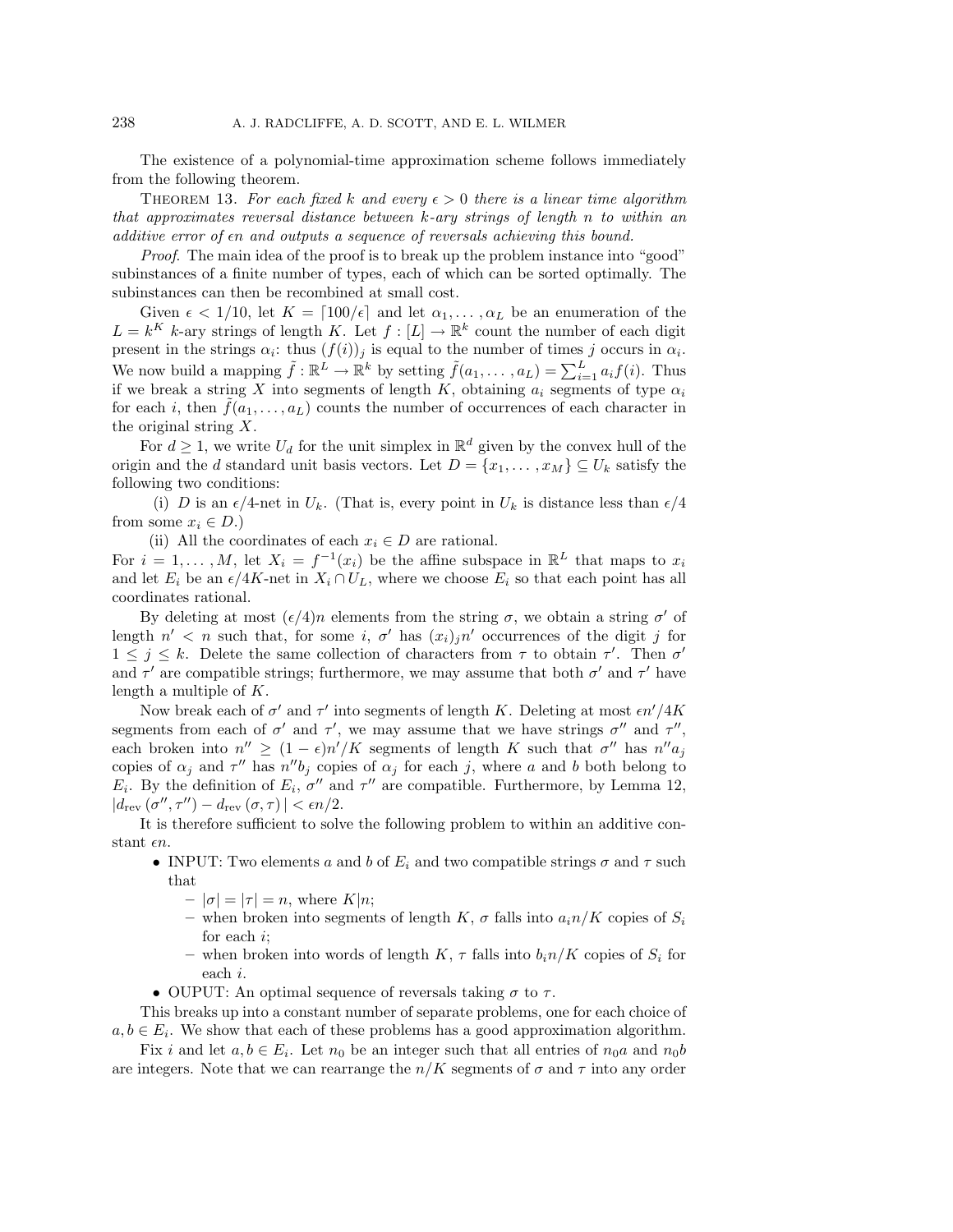with at most  $4n/K \leq \epsilon n/25$  reversals. We can therefore assume that the segments of  $\sigma$  and  $\tau$  are in any order we choose, with cost at most  $\epsilon n/25$ .

For  $j \geq 1$ , let  $A_j$  be the collection of strings of length  $n_0jK$  constructed from  $n_0ja_l$  copies of  $\alpha_l$  for each l, in any order; similarly, let  $B_j$  be the set of strings with  $n_0j_{l}$  copies of  $\alpha_l$  for each l, again in any order. Let

$$
d_j = \min\{d_{\text{rev}}(\alpha, \beta) : \alpha \in A_j, b \in B_j\}.
$$

Clearly, for  $j, j' \geq 1$ ,

$$
(9) \t\t d_{j+j'} \le d_j + d_{j'},
$$

since strings from  $A_j$  and  $A_{j'}$  can be concatenated to form strings in  $A_{j+j'}$ . Thus  $d_j$  is subadditive and therefore  $d_j/j$  tends to a limit  $r_\infty$ . Let  $j_0$  be large enough so that  $|d_j/j - r_\infty| \leq \epsilon/4$  for  $j \geq j_0$ , and let  $\alpha^{(0)} \in A_{j_0}, \beta^{(0)} \in B_{j_0}$  be strings with  $d_{\textrm{rev}}\left(\alpha^{(0)},\beta^{(0)}\right) = d_{j_0} \leq j_0 r_\infty + \epsilon j_0/4.$ 

Now for  $m \geq 1$ , given strings  $\alpha \in A_m$  and  $\beta \in B_m$ , we can rearrange  $\alpha$  in blocks of size K to give  $\alpha'$  with  $\lfloor m/j_0 \rfloor$  copies of  $\alpha^{(0)}$  and at most a constant number of additional segments; similarly, we can rearrange  $\beta$  to get  $\beta'$  with  $\lfloor m/j_0 \rfloor$  copies of  $\beta^{(0)}$ and at most a constant number of additional segments. Each of these rearrangements takes at most  $n/K \leq \epsilon n/100$  reversals. Furthermore,

$$
d_{\text{rev}}(\alpha', \beta') \le \left\lfloor \frac{m}{j_0} \right\rfloor d_{\text{rev}}\left(\alpha^{(0)}, \beta^{(0)}\right) + O(1) = \frac{md_{j_0}}{j_0} + O(1),
$$

and we can write down an explicit sequence of reversals taking  $\alpha$  to  $\beta$  in this time. Finally, note that

$$
d_{rev}(\alpha, \beta) \ge mr_{\infty} \ge \frac{md_{j_0}}{j_0} - \frac{\epsilon m}{4} \ge \frac{md_{j_0}}{j_0} - \frac{\epsilon n}{K},
$$

 $\Box$ so our approximation is correct to within  $\epsilon n$ .

The following corollary is an immediate consequence of the theorem.

COROLLARY 14. For every fixed k and  $c > 0$ , there is a polynomial-time approximation scheme for c-dense instances of reversal distance for k-ary strings.

Note that a similar argument gives a polynomial-time approximation scheme for dense instances of transposition distance over finite alphabets. The same approach also works for prefix reversals, except that (9) is replaced by

$$
d_{j+j'} \leq d_j + d_{j'} + O(1),
$$

as we work on the concatenation  $AB$  by first working on  $A$ , then reversing the entire string and working on B. This implies that  $d_i/j$  approaches some limit  $r_\infty$  (for instance, as an easy corollary of a result of Hammersley [16]), and the rest of the argument goes through with minor modification.

Given these results for strings over finite alphabets, it is natural to ask what happens for permutations. Recall that, for permutations, it suffices to consider MIN-SBR, the problem of sorting, for which each instance is a single permutation. We say that a permutation  $\sigma$  of length n is c-dense if there are at least cn integers i with  $1 \leq i < n$  such that  $|\sigma(i) - \sigma(i+1)| > 1$ . It follows that c-dense strings necessarily require  $\Omega(n)$  reversals to sort. We conjecture that dense permutations exhibit the same behavior as dense pairs of strings.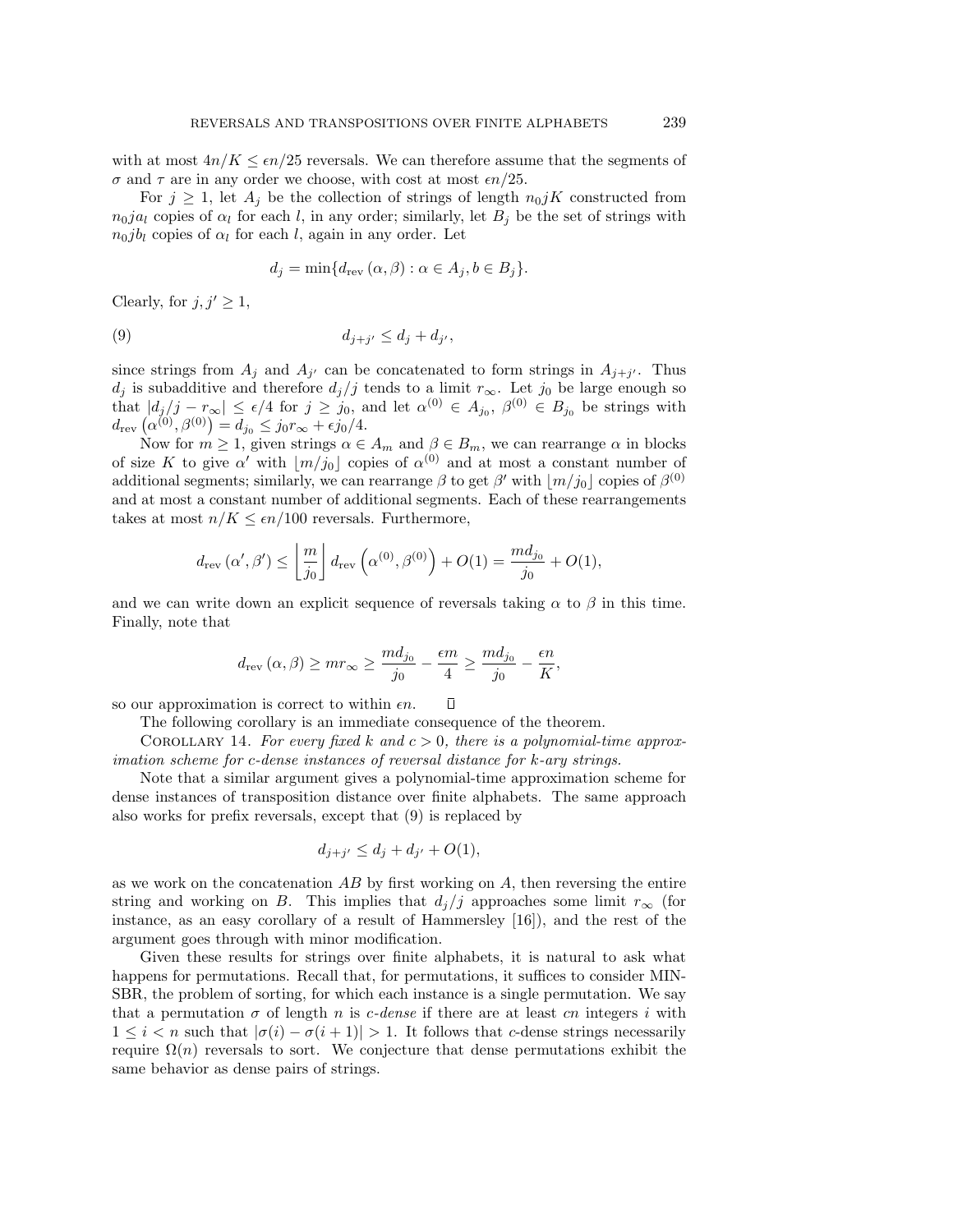CONJECTURE 1. For every  $c > 0$ , there is a polynomial-time approximation scheme for c-dense instances of sorting permutations by reversals.

We also conjecture that similar statements hold for sorting permutations by prefix reversals and sorting permutations by transpositions.

**5. Sorting strings over finite alphabets.** Any algorithm for determining the number of reversals necessary to sort a permutation suffices to determine the reversal distance between an arbitrary pair of permutations: the distance between  $\pi_1$  and  $\pi_2$ is the same as that between  $\pi_1 \pi_2^{-1}$  and *id*. For strings from a finite alphabet, there is no such correspondence. There is, however, some hope that this special case of the distance problem might be easier than the full one. Indeed, Christie and Irving [9] show that the number of reversals required to sort a binary string  $\sigma$  is one less than the number of 0-blocks in the string  $0\sigma$ , which can of course easily be determined in polynomial time. (An i-block is a maximal nonempty substring consisting entirely of copies of the character i.) We give below a similarly simple criterion for determining the number of reversals required to sort a ternary string, along with some elementary bounds over an arbitrary finite alphabet.

For the remainder of this section, we generally prepend a 0 and append a  $k-1$ to all strings in  $\{0, 1, \ldots, k-1\}^*$ . These added characters are not allowed to move, but are included when we count blocks. We also generally replace each i-block with a single copy of the character  $i$  in example strings. The string resulting from applying both operations to  $\sigma$  is called the *standard form* of  $\sigma$ . Note that the number of reversals required to sort the standard form of  $\sigma$  is identical to the number required to sort  $\sigma$ .

We call a reversal optimal if it reduces the number of blocks by 2. Every optimal reversal is of the form  $\dots a|b\dots a|b\dots$  Conversely, whenever the string contains a repeated transition—that is, some substring containing two distinct characters occurs more than twice in the string—an optimal reversal is possible.

It will be convenient to categorize transitions between pairs of consecutive characters by the unordered pair of characters involved. There are then three types of transitions:  $01/10$ ,  $02/20$ , and  $12/21$ . For example,  $01/212101202$  contains three  $01/10$ transitions, two 02/20 transitions, and five 12/21 transitions.

Define a 02-block to be a maximal substring consisting only of 0's and 2's and containing at least one of each. Call a 02-block odd if it contains an odd number of blocks of 0's and 2's; otherwise, call it even.

Example. The standard form of 0122000002222112111020 is 012021210202, which has two 02-blocks; the first is odd and the second is even.

LEMMA 15. Let  $\sigma$  be a ternary string whose standard form has b blocks. If b is odd (even), then  $\sigma$  has an even (odd) number of 02/20 transitions, while the numbers of  $01/10$  and  $12/21$  transitions are both odd (even).

*Proof.* Consider the standard form of  $\sigma$  to be a walk on the vertices  $\{0, 1, 2\}$ . Since the walk begins at 0 and ends at 2, the vertices 0 and 2 have odd degree, while vertex 1 has even degree. Thus the numbers of  $01/10$  and  $12/21$  transitions are of the same parity, which is opposite to that of both the number of 02/20 transitions and the total number of transitions.  $\Box$ 

We say that a string  $\sigma$  satisfies the matching odd block condition if  $\sigma$  has at least one 02-block, all 02-blocks of S are odd, and all 02-blocks of S have the same initial character.

THEOREM 16. Let  $\sigma$  be a ternary string containing all 3 possible characters whose standard form has b blocks. Then the minimal number of reversals required to sort  $\sigma$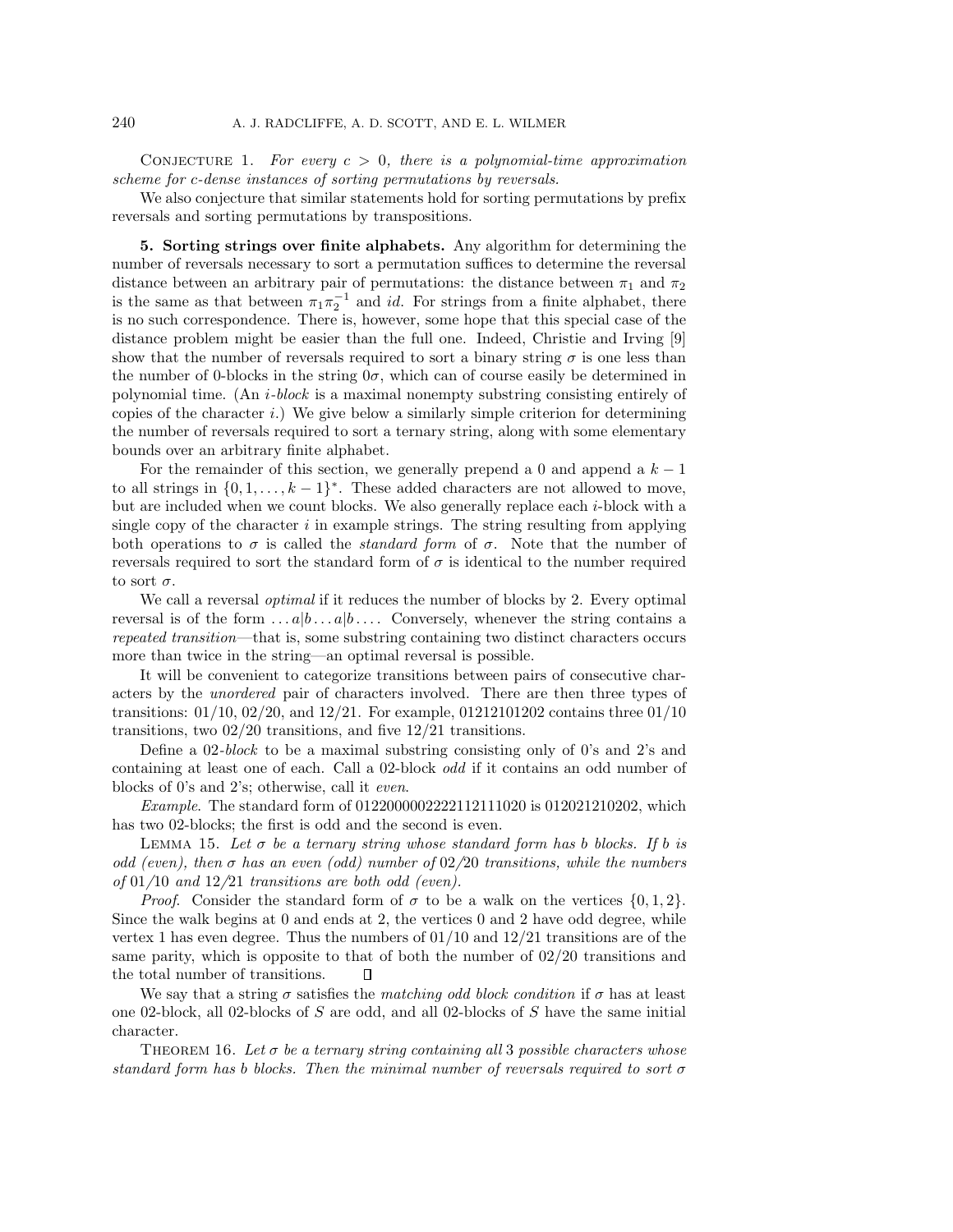is  $\lceil \frac{b-3}{2} \rceil$ , unless  $\sigma$  satisfies the matching odd block condition, in which case sorting  $\sigma$ requires  $\left\lceil \frac{b-3}{2} \right\rceil + 1$  reversals.

*Proof.* We note first that each reversal can reduce the number of blocks by at most 2. Thus  $\lceil \frac{b-3}{2} \rceil$  is necessarily a lower bound for the number of reversals required to sort  $\sigma$ .

When b is even, Lemma 15 ensures that  $\sigma$  does not satisfy the matching odd block condition. It is not difficult to sort directly in this case. As long as there are repeated transitions, perform optimal reversals—which do not change the parity of the block number. Since there are only 6 possible transitions over the 3-letter alphabet, the resulting string  $\sigma'$  has at most 6 transitions. Let b' be the number of blocks in  $\sigma'$ . As  $3 \leq b' \leq 7$  and b' is even, it is true that  $b' = 4$  or  $b' = 6$ . The only possible structures for  $b'$  are shown below, along with an optimal reversal sorting of each:

> $0|10|2 \to 0012$ ,  $0|21|2 \to 0122,$  $0|10|212 \rightarrow 001|21|2 \rightarrow 001122,$  $0|1210|2 \rightarrow 001|21|2 \rightarrow 001122,$  $0|210|12 \rightarrow 001|21|2 \rightarrow 001122.$

Hence we can sort  $\sigma$  in  $\frac{b-b'}{2} + \left\lceil \frac{b'-3}{2} \right\rceil = \left\lceil \frac{b-3}{2} \right\rceil$  reversals, matching the elementary lower bound.

Now assume b is odd, but  $\sigma$  does not satisfy the matching odd block condition. We proceed in order through each of the following steps.

• Use optimal reversals internal to single 02-blocks to reduce any 02-blocks with 4 or more blocks to either 2 or 3 sub-blocks:

$$
\cdots 0|20|2\cdots \rightarrow \cdots 0022\cdots.
$$

These reversals do not change the parities of the 02-blocks. After this stage, all remaining 02 blocks have one of the following forms: 02, 20, 202, or 020.

• Because  $\sigma$  did not originally satisfy the matching odd block condition and we have not changed the parities or types of any 02-blocks, either there are odd 02-blocks of both types or there are even 02-blocks. In the case that there are odd 02-blocks with different initial characters, we reduce them via an optimal reversal to two even 02-blocks:

$$
\cdots 02|0\cdots 2|02\cdots \rightarrow \cdots 022\cdots 002\cdots.
$$

After this step, we may assume that there are even 02-blocks present.

• An even 02-block and an odd 02-block can be reduced with an optimal reversal to a single even 02-block:

$$
\cdots 2|02\cdots 2|0\cdots \rightarrow \cdots 22\cdots 200\cdots
$$

or

$$
\cdots 20|2\cdots 0|2\cdots \rightarrow \cdots 200\cdots 22\cdots.
$$

We repeat this step until all remaining odd 02-blocks are eliminated.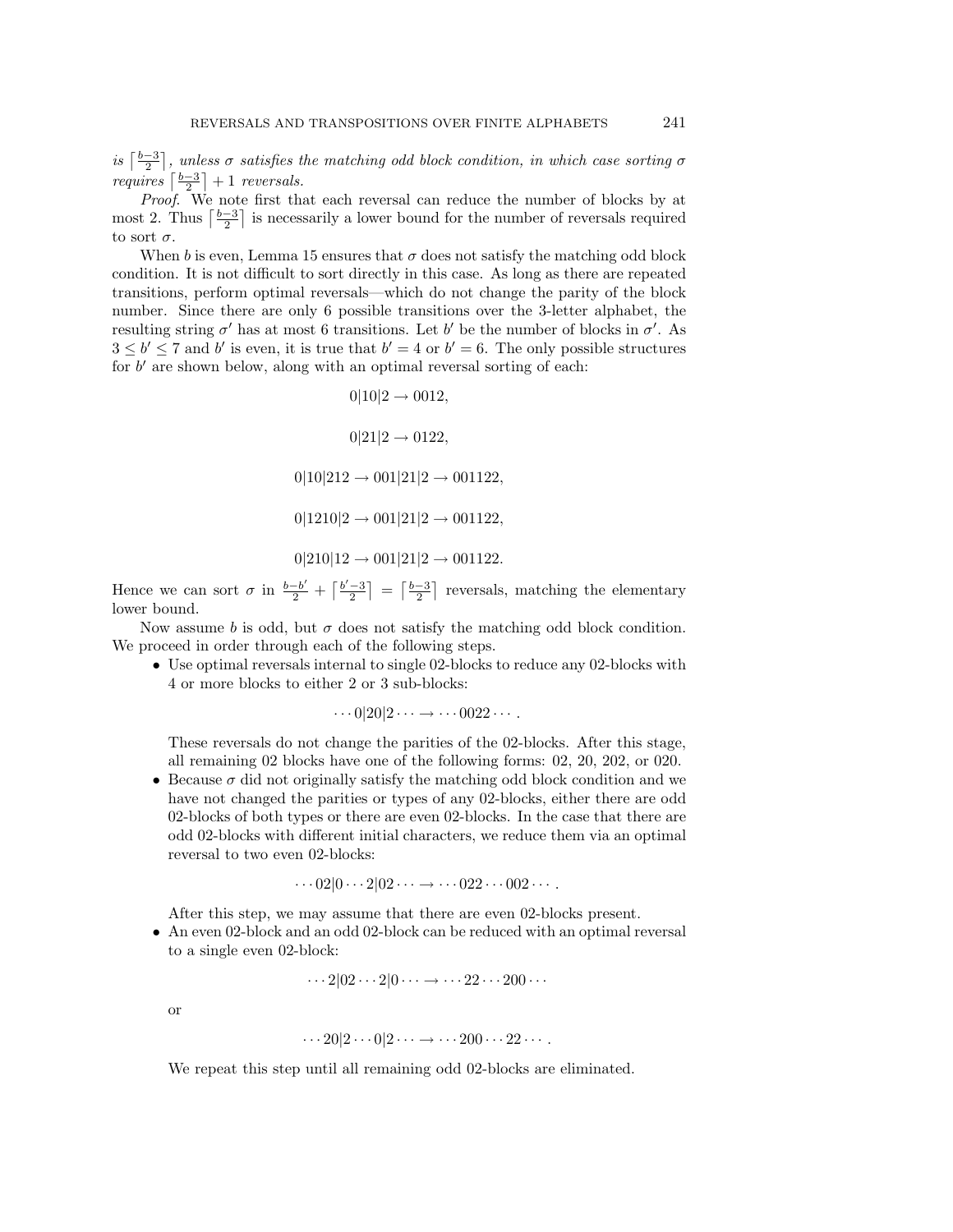- As long as there are at least three even 02-blocks, some pair must match and an optimal reversal can eliminate both.
- We now have at most two even 02-blocks remaining. By Lemma 15, the number of even 02-blocks must be even. If the last two match, they can be eliminated in a single optimal reversal. If not, we are in one of the cases

$$
0 \cdots 02 \cdots 20 \cdots 2 \quad \text{or} \quad 0 \cdots 20 \cdots 02 \cdots 2.
$$

In the first case, the final 2-block must be preceded by a 1-block (since we have eliminated all other 02 transitions); in the second, the initial 0-block must be followed by a 1-block. Once we fill in those and the 1-blocks that must border the even 02-blocks, it becomes clear that for either case there is an optimal reversal that reverses one of the even 02-blocks, after which both 02-blocks can be eliminated:

 $0 \cdots 02 \cdots 1|201 \cdots 1|2$  or  $0|1 \cdots 120|1 \cdots 02 \cdots 2$ .

Once all  $02/20$ -transitions have been eliminated, there are only  $01/10$ - and  $12/21$ transitions. By Lemma 15, there is an odd number of each. Apply optimal reversals until the number of each is reduced to one. Since the string starts with 0 and ends with 2, the remaining transitions must be 01 and 12, and the string is sorted.

Finally, assume that  $\sigma$  satisfies the matching odd block condition. An easy case analysis shows that any string resulting from the application of an optimal reversal to  $\sigma$  also satisfies the matching odd block condition, and so cannot be completely sorted. Thus at least one nonoptimal reversal must be used when sorting  $\sigma$ , and the number of reversals required to do so is strictly greater than  $\frac{b-3}{2}$ .

In order to sort  $\sigma$ , first apply optimal reversals until a string  $\sigma'$  containing no repeated transitions is obtained and let b' be the number of blocks of  $\sigma'$ . We know that the string  $\sigma'$  still satisfies the matching odd block condition and thus is not sorted, so  $4 \leq b' \leq 7$ . We also know the number of 02/20 transitions is even, so by Lemma 15 the numbers of  $01/10$  and  $12/21$  transitions are both odd, and  $b' = 7$  is impossible. Thus,  $b' = 5$ . The only possible types of 5-block strings are shown below, each with an optimal reversal sorting:

$$
0|120|2 \to 00|21|2 \to 00122,
$$

$$
0|20|12 \to 00|21|2 \to 00122.
$$

We have sorted  $\sigma$  in  $\left\lceil \frac{b-5}{2} \right\rceil + 2 = \left\lceil \frac{b-3}{2} \right\rceil + 1$  reversals.  $\Box$ 

Remark. In the b odd case, naive choices of optimal reversals can get one into trouble. For instance, the string 021021202 does not satisfy the matching odd block condition and so can be sorted in 3 reversals. Applying the optimal reversal 0[210]21202 results in 001221202, which does satisfy the matching odd block condition—and thus itself requires 3 reversals.

What about strings from larger alphabets? We can combine earlier observations to determine the number of reversals required to sort a string from a k-ary alphabet up to a finite error (whose magnitude depends on  $k$ ).

THEOREM 17. Let  $\sigma$  be a k-ary string whose standard form contains all k letters and has b blocks, and let t be the number of reversals required to sort  $\sigma$ . Then

$$
\left\lceil \frac{b-k}{2} \right\rceil \le t \le \left\lceil \frac{b-k}{2} \right\rceil + \frac{k(k-1)}{4} + 1.
$$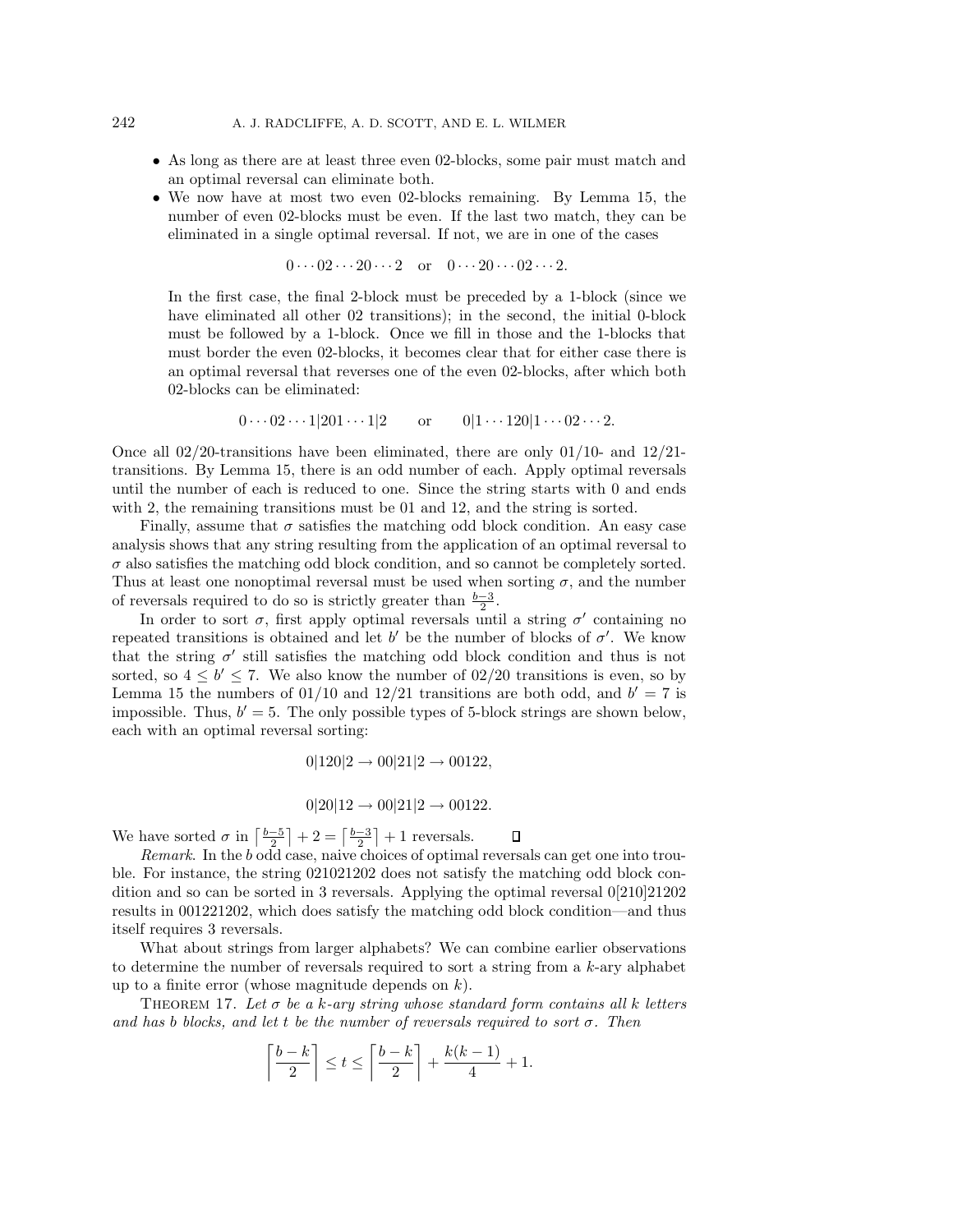Proof. The lower bound is clear; each reversal can reduce the number of blocks by at most 2. For the upper bound, we first use optimal reversals to reduce to a string  $\sigma'$  with r blocks and no repeated transitions; r must have the same parity as b. By Theorem 3,  $\sigma'$  can be sorted in at most  $r - \lceil \frac{r}{k} \rceil$  steps. We've shown that

$$
t \le \frac{b-r}{2} + \left\lceil \frac{r-k}{2} \right\rceil + \left(r - \left\lceil \frac{r}{k} \right\rceil - \left\lceil \frac{r-k}{2} \right\rceil \right)
$$
  

$$
\le \left\lceil \frac{b-k}{2} \right\rceil + \left(\frac{1}{2} - \frac{1}{k}\right)r + \frac{k}{2}.
$$

Now substitute  $r \leq {k \choose 2} + 1$  to obtain the desired inequality. Д

CONJECTURE 2. For each fixed  $k$ , the number of reversals required to sort  $k$ -ary strings can be determined in time polynomial in string length.

It also seems plausible that there are polynomial-time algorithms for determining the number of operations required to sort k-ary strings using transpositions or pancake flips.

**Acknowledgments.** This work was partially completed during visits by the last two authors to the University of Nebraska-Lincoln and the Isaac Newton Institute for Mathematical Sciences. We are grateful to both institutions for their hospitality.

## REFERENCES

- [1] S. Arora, D. Karger, and M. Karpinski, Polynomial time approximation schemes for dense instances of NP-hard problems, J. Comput. System Sci., 58 (1999), pp. 193–210.
- [2] V. Bafna and P. A. Pevzner, Genome rearrangements and sorting by reversals, SIAM J. Comput., 25 (1996), pp. 272–289.
- [3] V. BAFNA AND P. A. PEVZNER, Sorting by transpositions, SIAM J. Discrete Math., 11 (1998), pp. 224–240.
- [4] P. BERMAN AND S. HANNENHALLI, Fast sorting by reversal, in Combinatorial Pattern Matching (Laguna Beach, CA, 1996), Springer, Berlin, 1996, pp. 168–185.
- [5] P. Berman, S. Hannenhalli, and M. Karpinski, 1.375-Approximation Algorithm for Sorting by Reversals, Technical report, DIMACS TR:2001-41, Piscataway, NJ, 2001.
- [6] P. Berman and M. Karpinski, On some tighter inapproximability results (extended abstract), in Automata, Languages and Programming (Prague, 1999), Springer, Berlin, 1999, pp. 200– 209.
- [7] A. Caprara, Sorting by reversals is difficult, in Proceedings of the First International Conference on Computational Molecular Biology, ACM Press, New York, 1997, pp. 75–83.
- [8] D. A. CHRISTIE, A 3/2-approximation algorithm for sorting by reversals, in Proceedings of the Ninth Annual ACM-SIAM Symposium on Discrete Algorithms (San Francisco, CA, 1998), ACM, New York, 1998, pp. 244–252.
- [9] D. A. Christie and R. W. Irving, Sorting strings by reversals and by transpositions, SIAM J. Discrete Math., 14 (2001), pp. 193–206.
- [10] H. ERIKSSON, K. ERIKSSON, J. KARLANDER, L. SVENSSON, AND J. WÄSTLUND, Sorting a bridge hand, Discrete Math., 241 (2001), pp. 289–300.
- [11] W. FERNANDEZ DE LA VEGA, Max-cut has a randomized approximation scheme in dense graphs, Random Structures Algorithms, 8 (1996), pp. 187–198.
- [12] W. Fernandez de la Vega and M. Karpinski, Polynomial time approximation of dense weighted instances of MAX-CUT, Random Structures Algorithms, 16 (2000), pp. 314–332.
- [13] M. R. GAREY AND D. S. JOHNSON, Computers and Intractibility, W. H. Freeman, San Francisco, 1979.
- [14] W. H. GATES AND C. H. PAPADIMITRIOU, Bounds for sorting by prefix reversal, Discrete Math., 27 (1979), pp. 47–57.
- [15] M. X. Goemans and D. P. Williamson, Improved approximation algorithms for maximum cut and satisfiability problems using semidefinite programming, J. ACM., 42 (1995), pp. 1115– 1145.